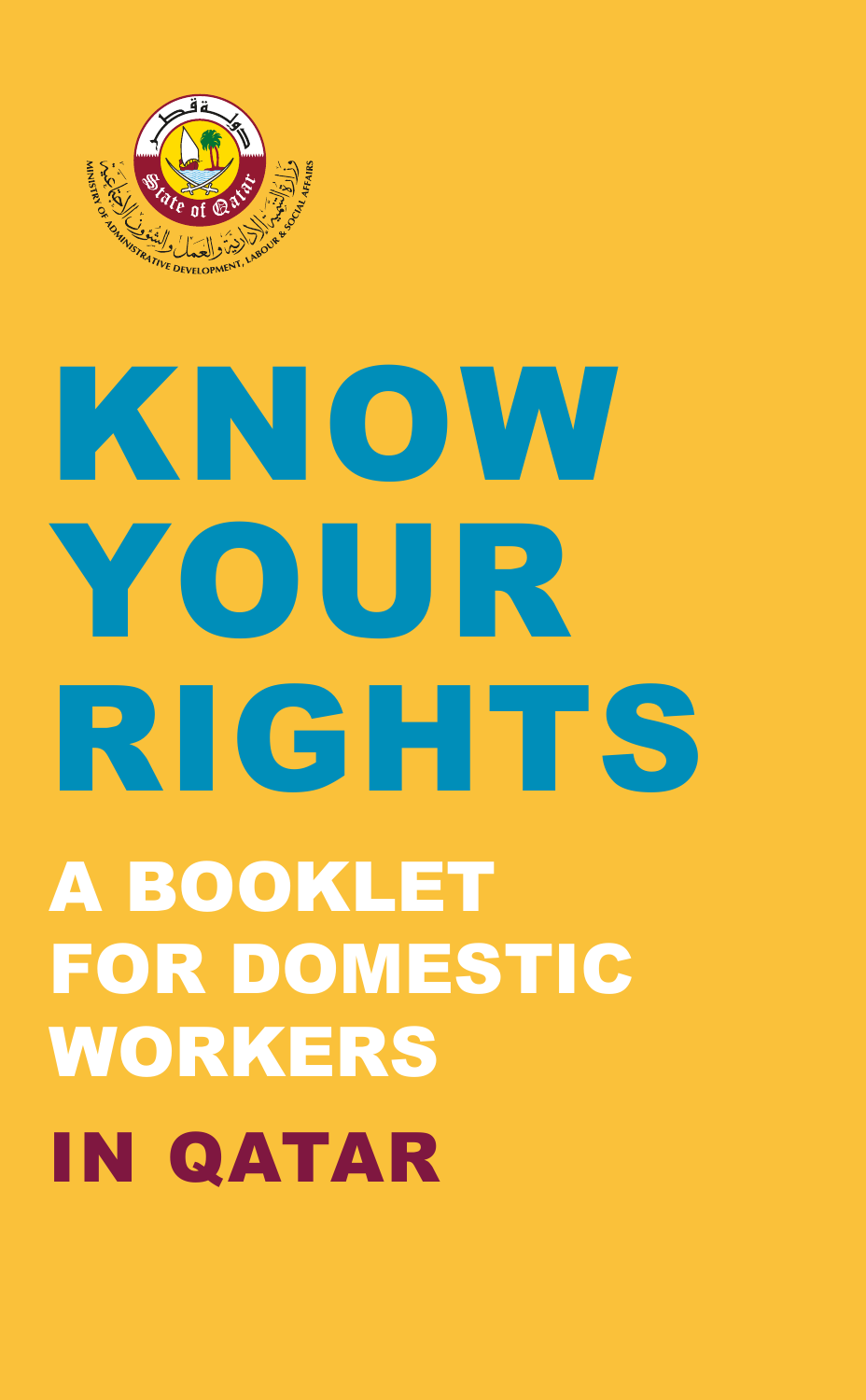This document highlights a number of key rights as set out in the Qatar Domestic Workers and Immigration Laws.

## **There are additional rights.**

In case of any questions, workers should go to the Labour Relations Department of the Ministry of Administrative Development, Labour and Social Affairs (taking all employment documents).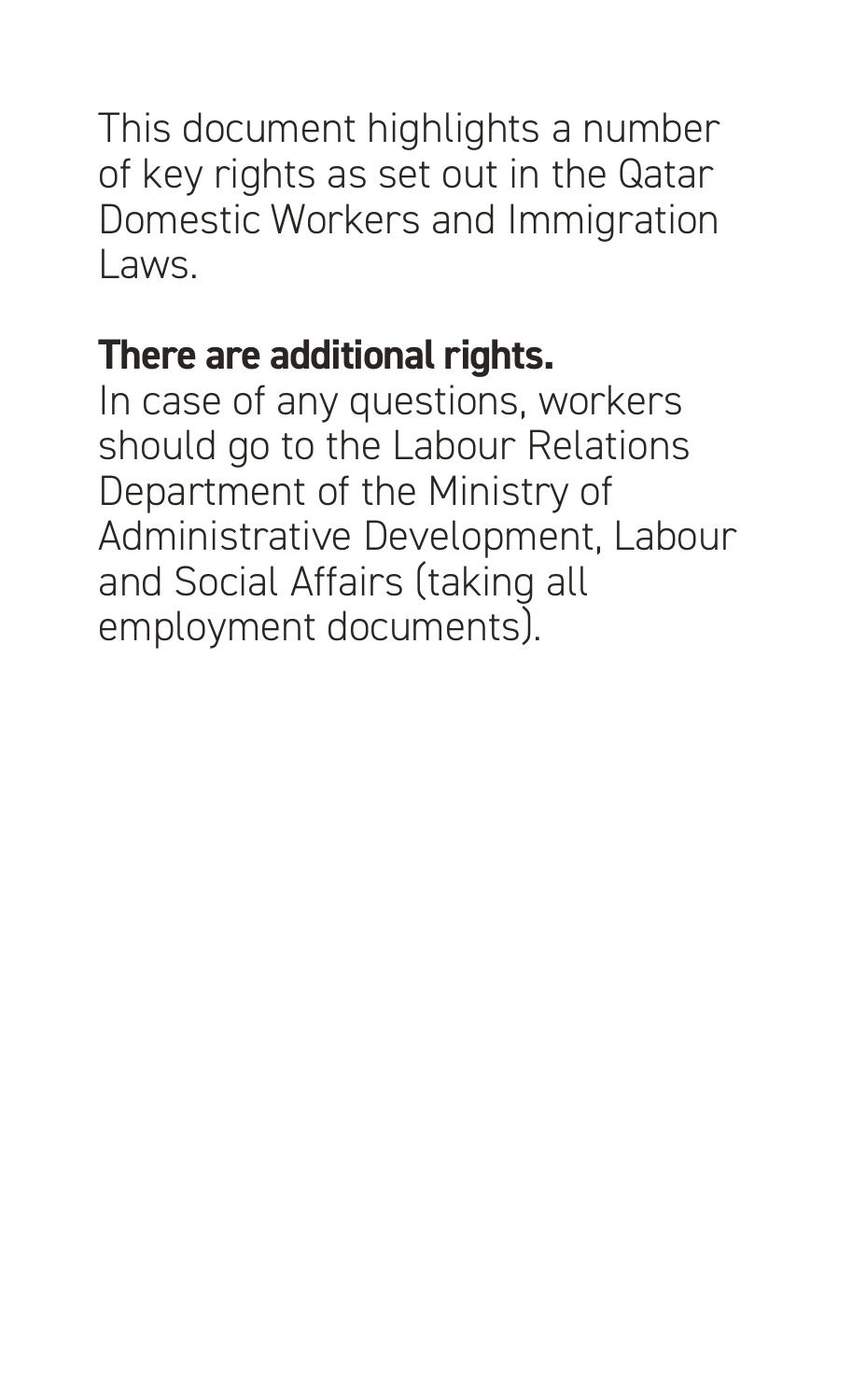#### **THE ISSUES**

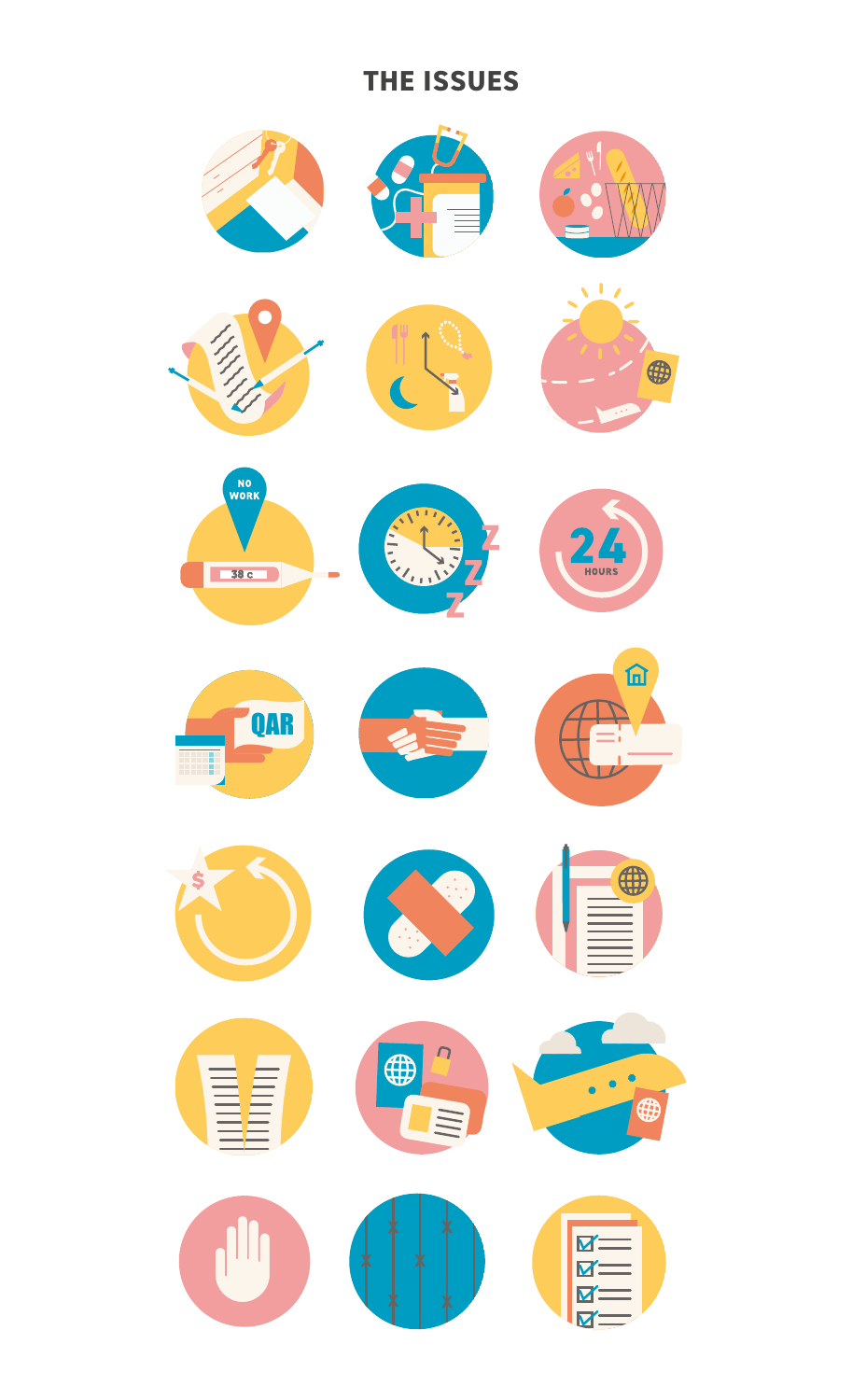**KNOW YOUR RIGHTS** 

## **YOUR LIVING CONDITIONS**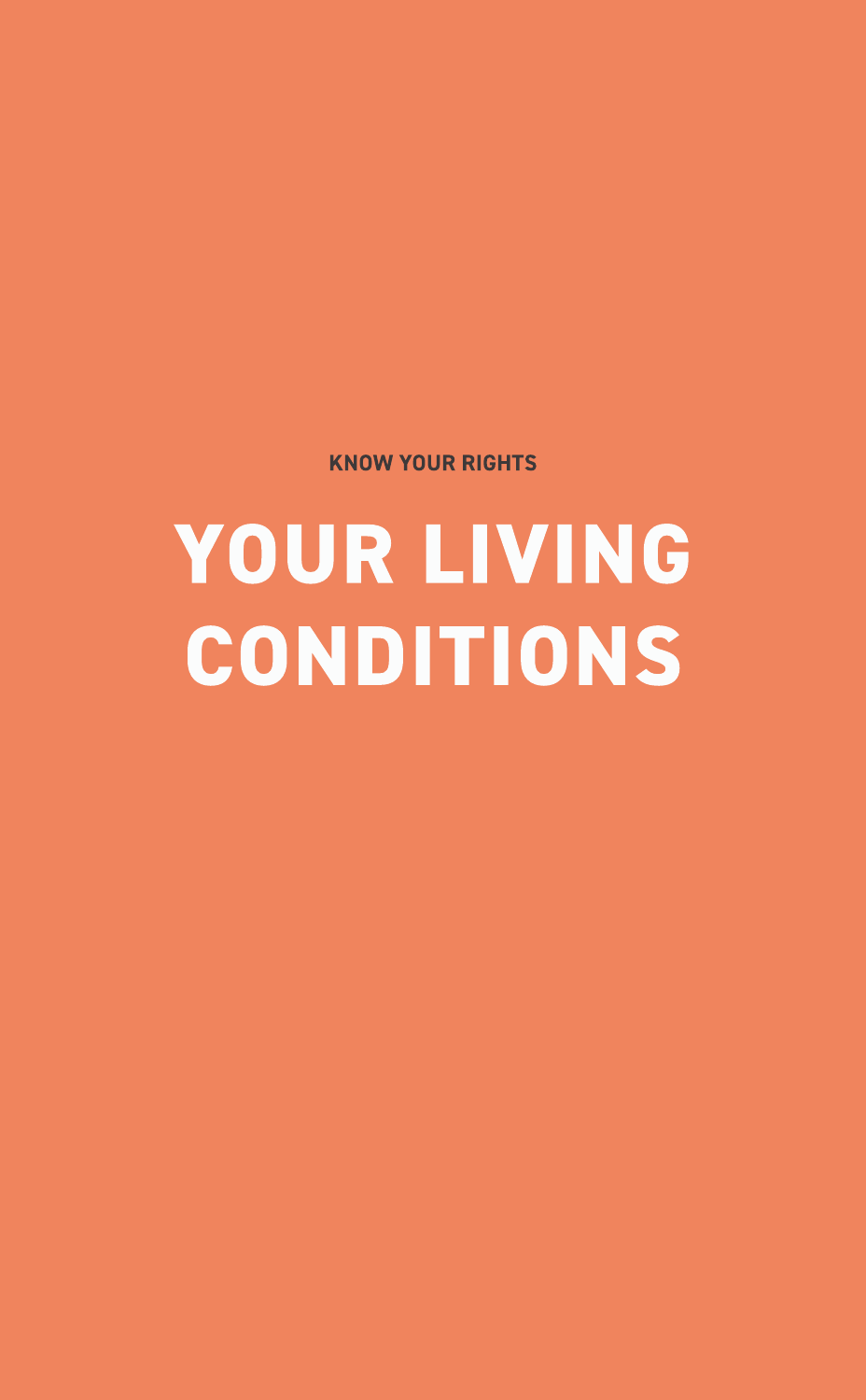## **YOUR ACCOMMODATION**

#### THE LAW

#### **SECTION 7 LAW NO 15 OF 2017**

The employer shall be responsible for the following:

Provide suitable housing to the domestic worker.

#### **YOUR RIGHTS**

- You have a right to receive suitable accommodation.  $+$ I.e., spacious enough to fit a bed and cupboard comfortably. It also means that your living space is safe and hygienic.
- And if you are sharing a room with someone else, then  $+$ your own bed and enough privacy and safety for self and belongings.

## **YOUR HEALTH**

THE LAW

#### **SECTION 7 LAW NO 15 OF 2017**

The employer shall be responsible for the following:

+ Provide appropriate medical care, medicine and medical equipment in case of sickness or injury during the performance of his/her duties, or as a result thereof, without incurring any financial burden on the domestic worker

- If you are feeling unwell or have a health condition that  $+$ requires regular medical attention, you must inform your employer and visit a health centre immediately.
- In Qatar, for emergency situations, you can dial 999.  $+$



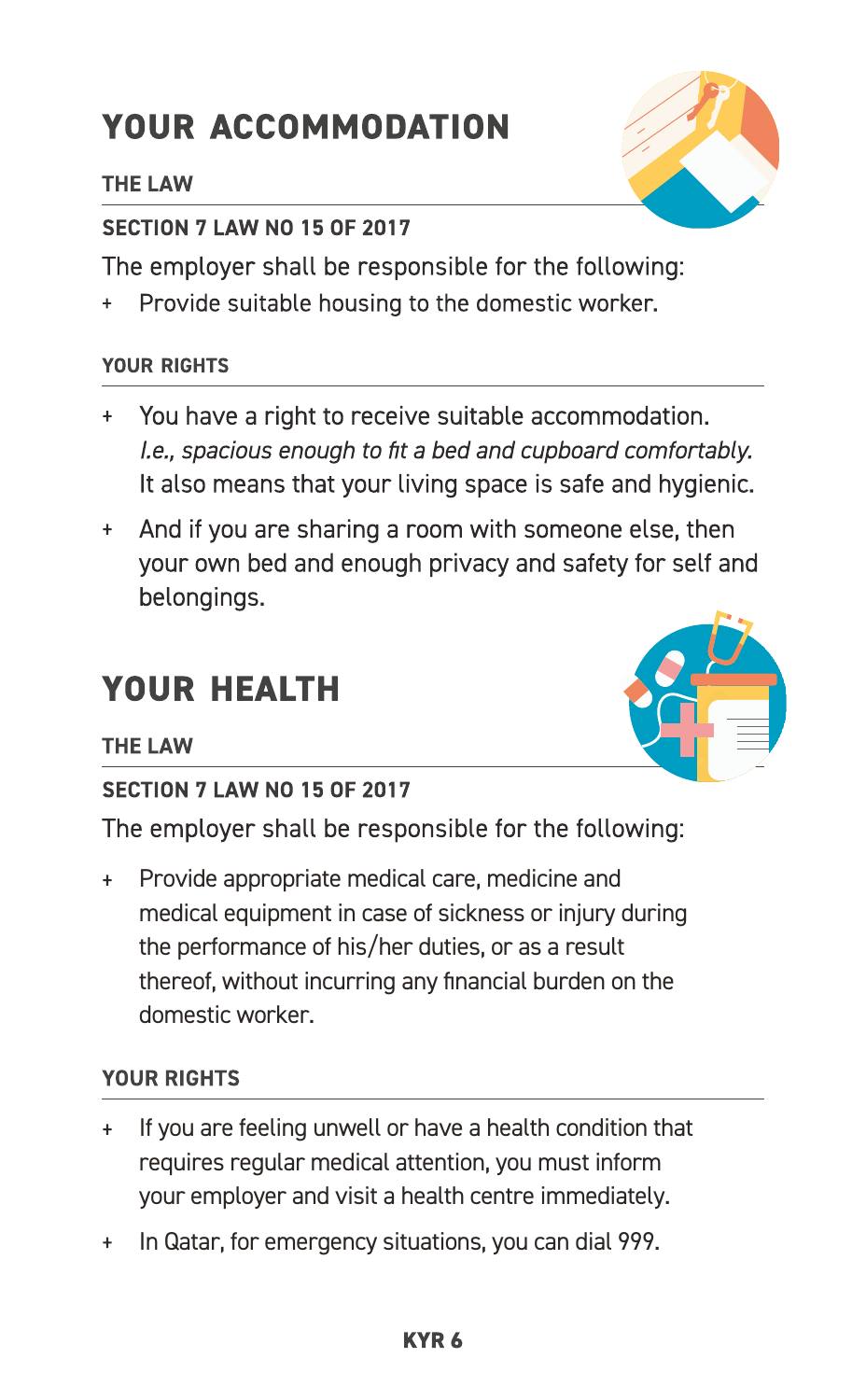- You have a right to have and hold a health card in your  $+$ possession, paid for by the employer.
- You have a right to receive medication and visit a doctor.

## **YOUR FOOD**

**THE LAW** 

#### **SECTION 7 LAW NO 15 OF 2017**



The employer shall be responsible for the following:

Provide suitable food for the domestic worker.

- You have a right to receive enough food to nourish and  $+$ sustain your health.
- + You have a right to receive three meals a day without payment.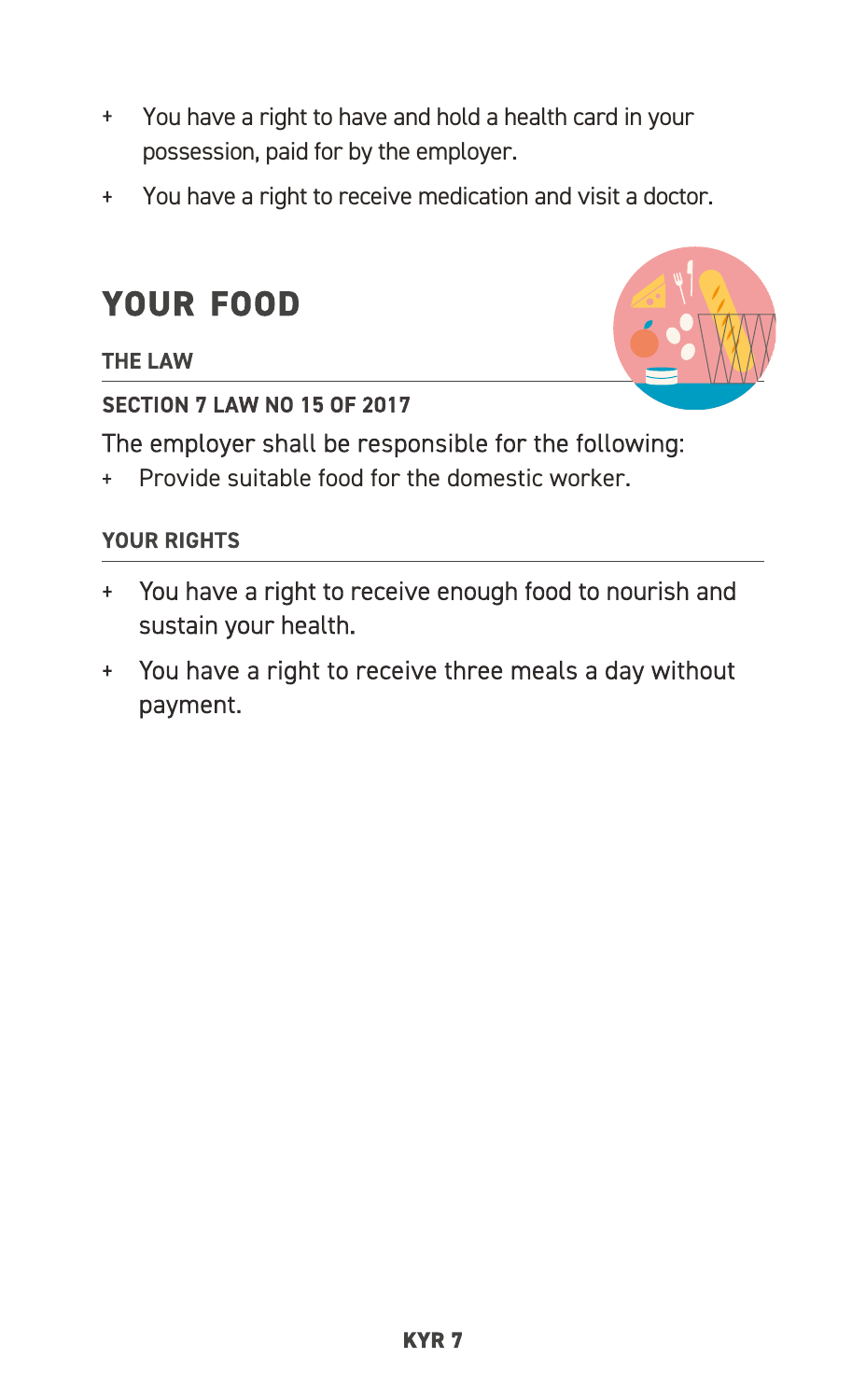**KNOW YOUR RIGHTS** 

## **LOCATION AND NATURE OF YOUR WORK**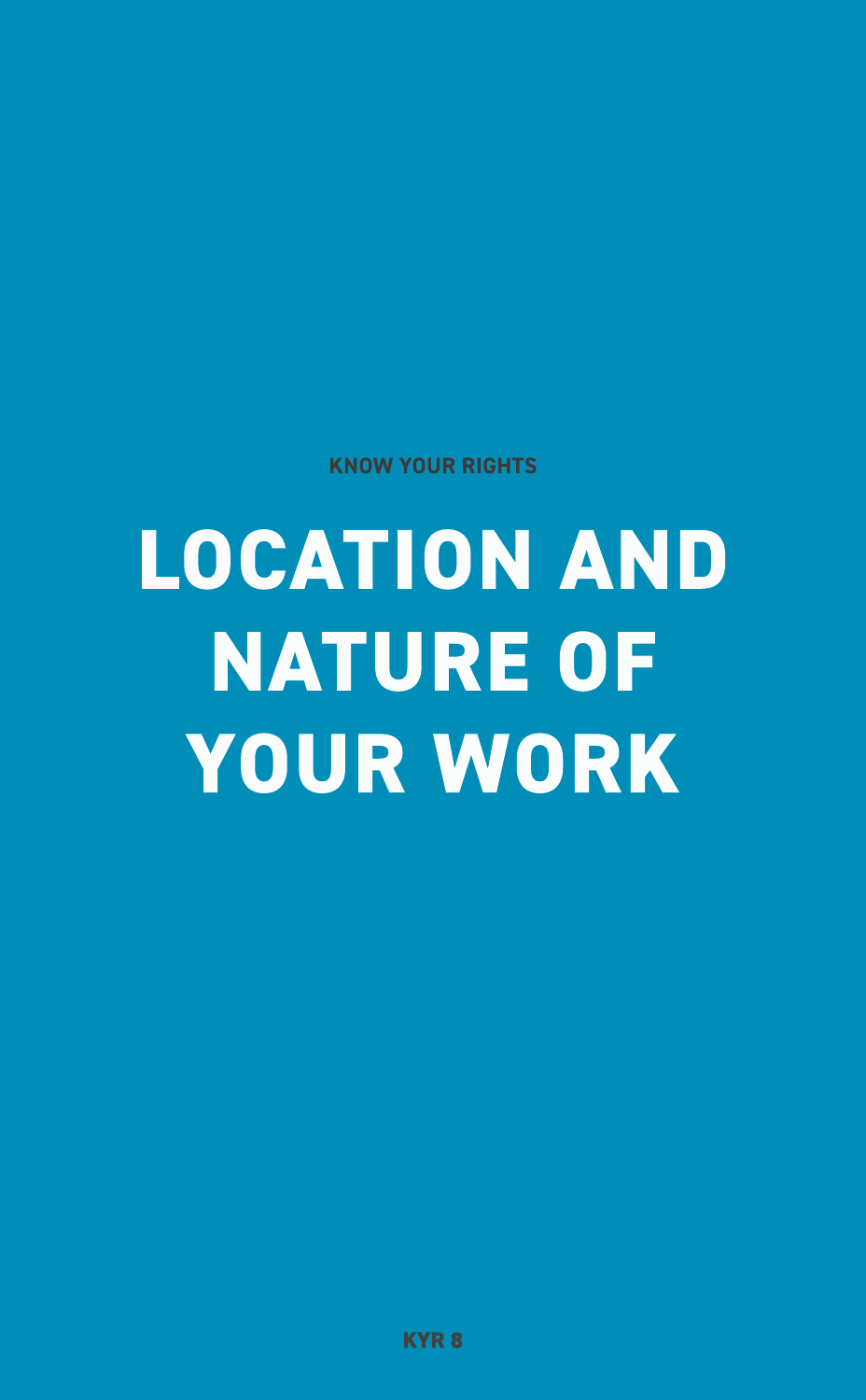## **YOUR WORKPLACE**

#### **THE LAW**

#### **SECTION 9 LAW NO 15 OF 2017**

An employer shall be prohibited from employing a domestic worker outside Qatar, without the worker's approval.

#### **YOUR RIGHTS**

- $\ddot{+}$ If your employer asks you to work outside Qatar, you have a right to refuse.
- + The employer does not have the right to compel you to work outside of Qatar.

## **YOUR WORKING HOURS**

#### **THE LAW**

#### **SECTION 12 LAW NO. 15 OF 2017**

The employer shall be responsible for the following:

The maximum hours of work shall not exceed ten hours a day interrupted by periods of prayer, rest and food. Such periods shall not be included in the calculation of the hours of work.

- Your working hours should not be more than 10 hours a day.
- The employer does not have a right to require you to work more than 10 hours a day. The standard contract for domestic workers mentions that the working day is 8 hours, and possibly 2 additional hours of overtime. If you agree to work overtime, provided that the total hours worked per day does not exceed 10 hours, then the employer must pay you extra. This has to be equivalent to the basic wage for the normal working hours plus an extra pay not less than 25% of the basic wage [e.g. QAR 10 hourly basic wage + QAR 2.5 = Total due for 1 hour of overtime during work day would be QAR 12.5].



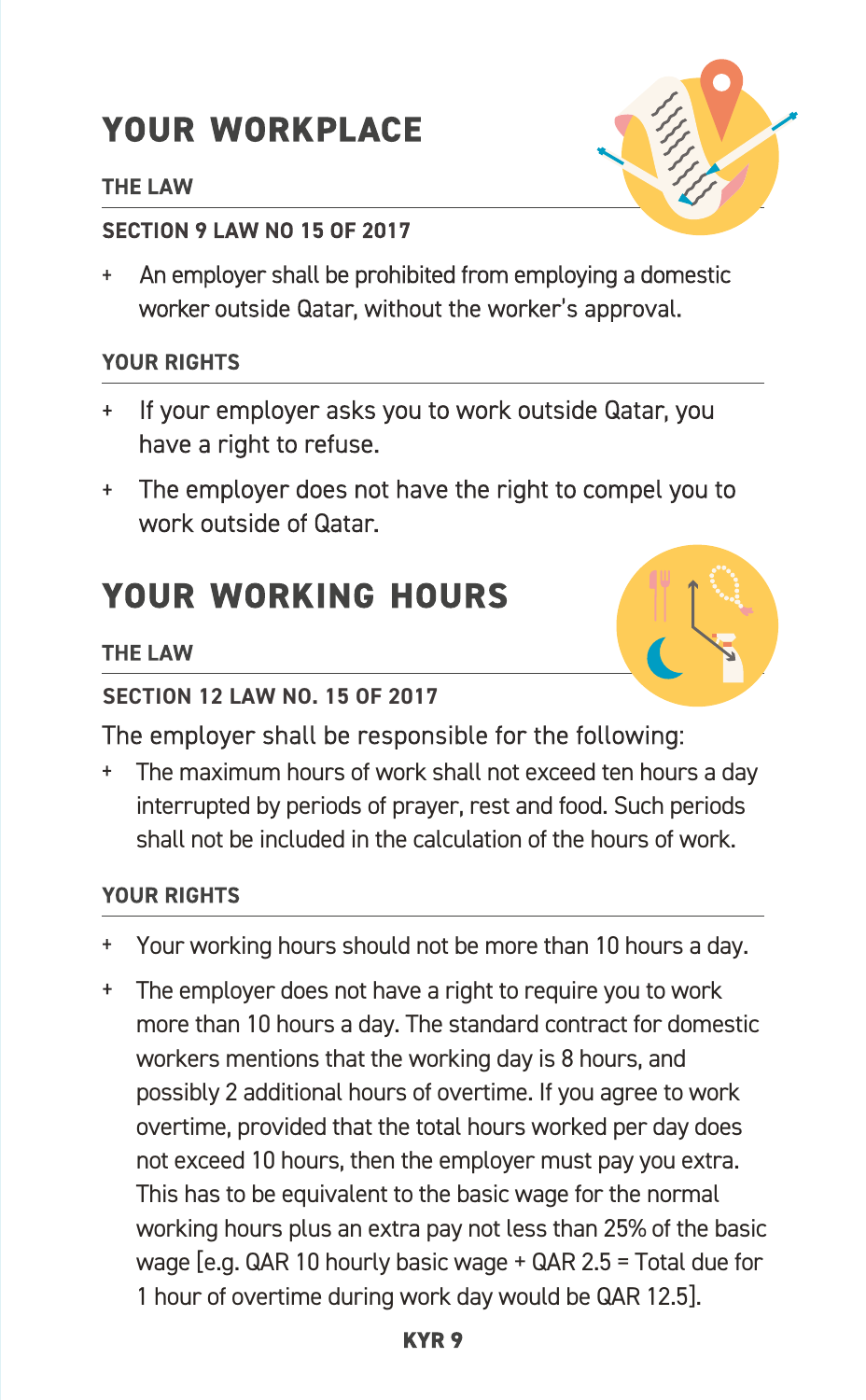## **YOUR ANNUAL HOLIDAY**

#### **THE LAW**

#### **SECTION 14 LAW NO 15 OF 2017**

A domestic worker shall be entitled an annual paid leave of three weeks for every year spent in service. A worker can divide such holidays, select its timing and the place where is shall be taken, unless there is an agreement to the contrary.

#### YOUR RIGHTS

- You have a right to three weeks of annual holiday at the  $+$ end of each year of service.
- You have the right to carry forward to the next year any  $+$ remaining days of annual holiday that you did not take

### **YOUR SAFETY**

#### **THE LAW**

#### **SECTION 7 LAW NO 15 OF 2017**

A domestic worker shall not work during his/her sick leave.

38 C

N<sub>0</sub> **WORK** 

#### **YOUR RIGHTS**

You have a right to rest and not work during illness. The  $+$ employer cannot ask you to work during your illness.

As per the standard contract for domestic workers, you

are entitled to paid sick leave of two weeks for every year worked after completing the first three months of work, provided that you have a certificate from a physician.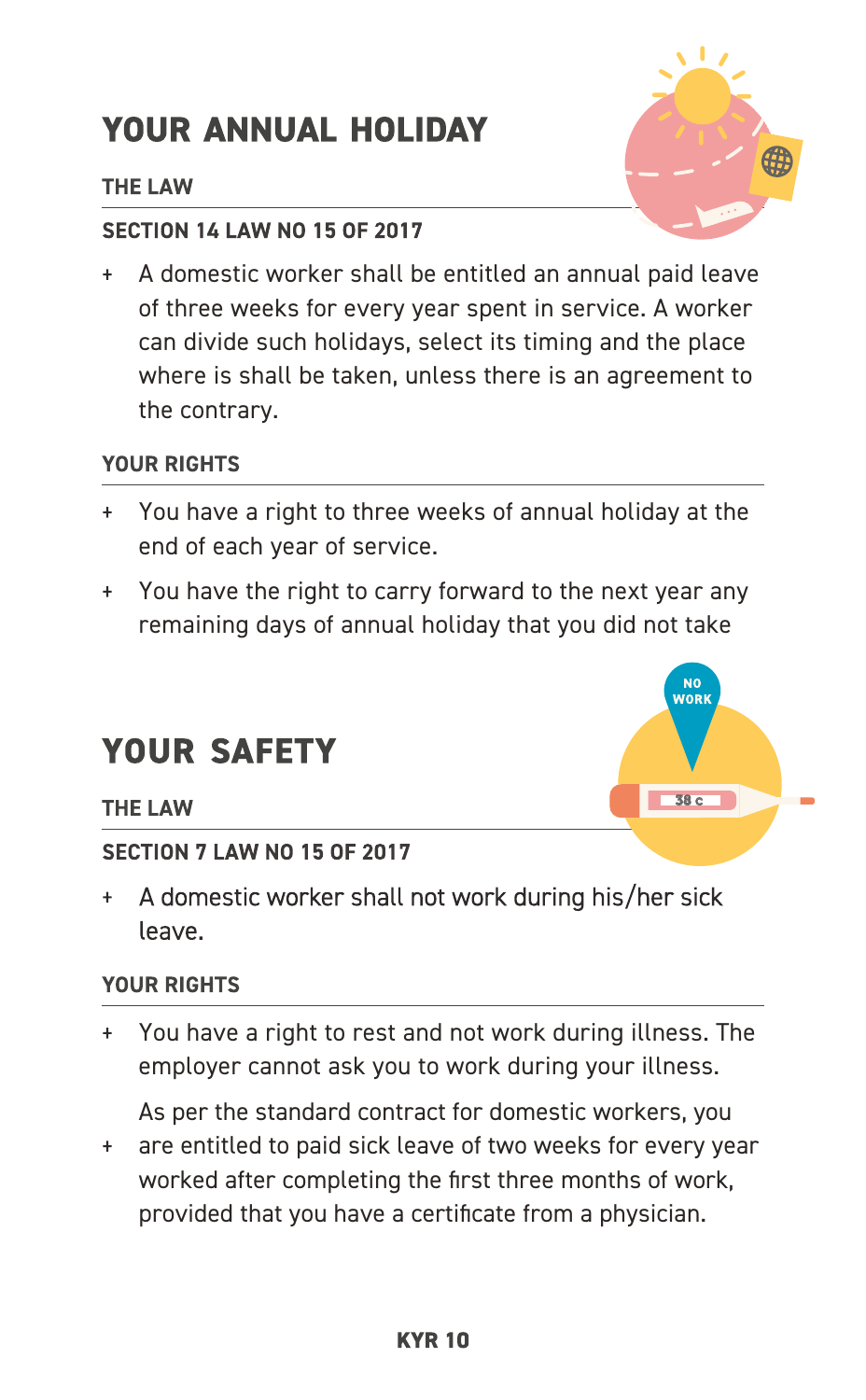## **YOUR REST AND BREAKS**

#### THE LAW

#### **SECTION 7 LAW NO 15 OF 2017**

+ A domestic worker shall not work during his/her rest periods.

#### YOUR RIGHTS (YOUR REST AND BREAKS)

+ You have a right to rest/breaks during your working day. These breaks are for meals, worship, and rest.

### **YOUR DAY OFF WORK**



#### **THE LAW**

#### **SECTION 13 LAW NO 15 OF 2017**

- + A domestic worker shall be entitled to a paid weekly rest holiday, which is not less than twenty four consecutive hours.
- + The timing of the weekly rest shall be determined based on the agreement between both parties as indicated in the employment contract.

#### **SECTION 7 LAW NO. 15 OF 2017**

+ A domestic worker shall not working during his/her weekly rest, unless there is a prior agreement between both parties to the contrary.

#### **YOUR RIGHTS**

- + You have a right to a full day off in a week.
- The day of your day-off must be agreed on before you sign  $+$ the contract and must be included in the contract.

#### **KYR 11**

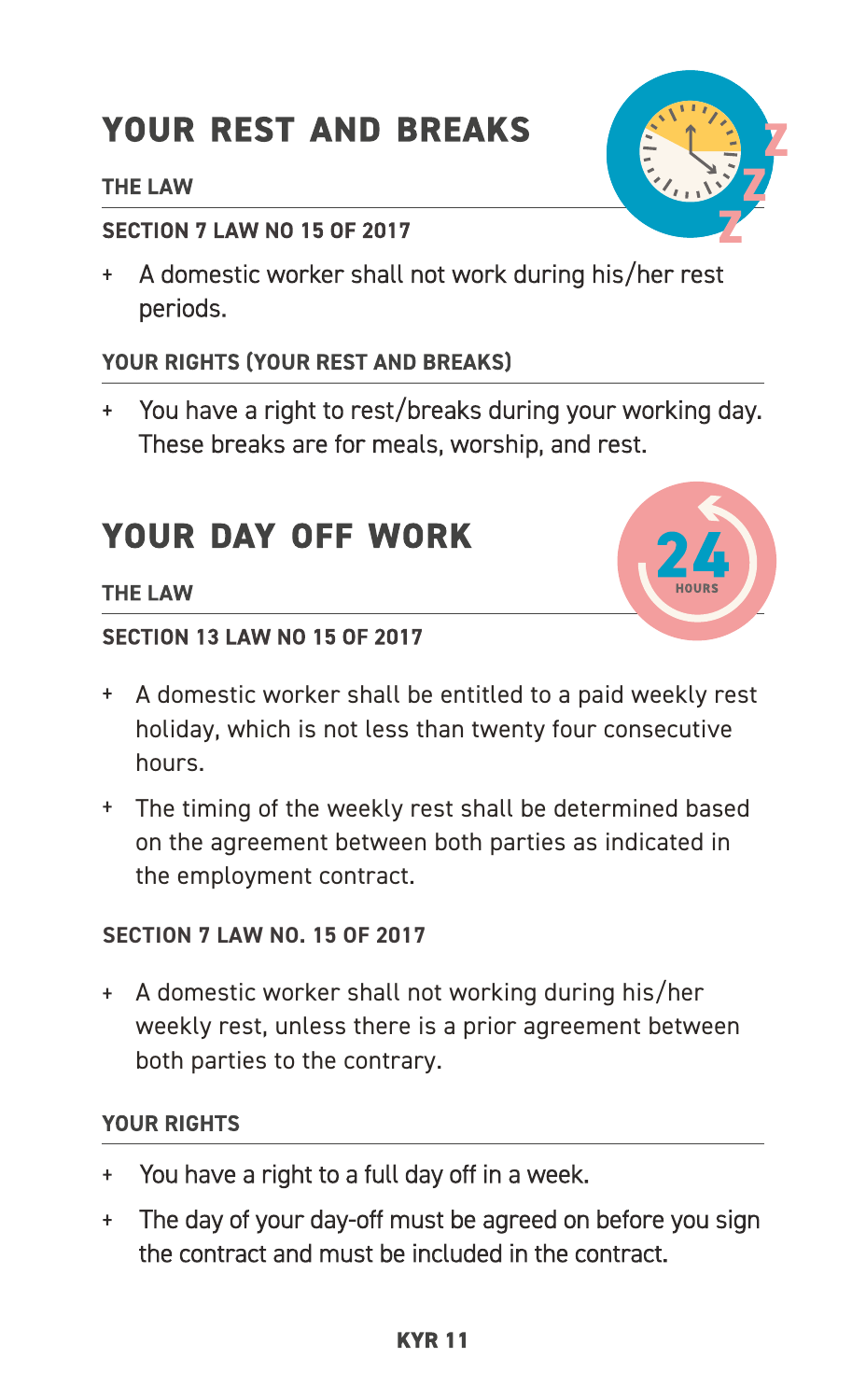- A 'full day' is no less than 24-hours straight the rest day is taken as a whole, not in parts.
- On your day off you have a right to have complete rest from work/duties, unless you agreed to work on that day with overtime payment. If occasionally and upon the request of the employer, you agree to work during your rest day, you are entitled to take 24-hour rest on another day. In addition, you have the right to be paid an amount equivalent to the basic wage for the normal working hours plus an extra pay not less than 150% of the basic wage [e.g. QAR 10 hourly basic wage + QAR 15 = Total due for 1 hour of overtime during a rest day would be QAR 25].

It is important to inform your employer when you leave the house during your day off.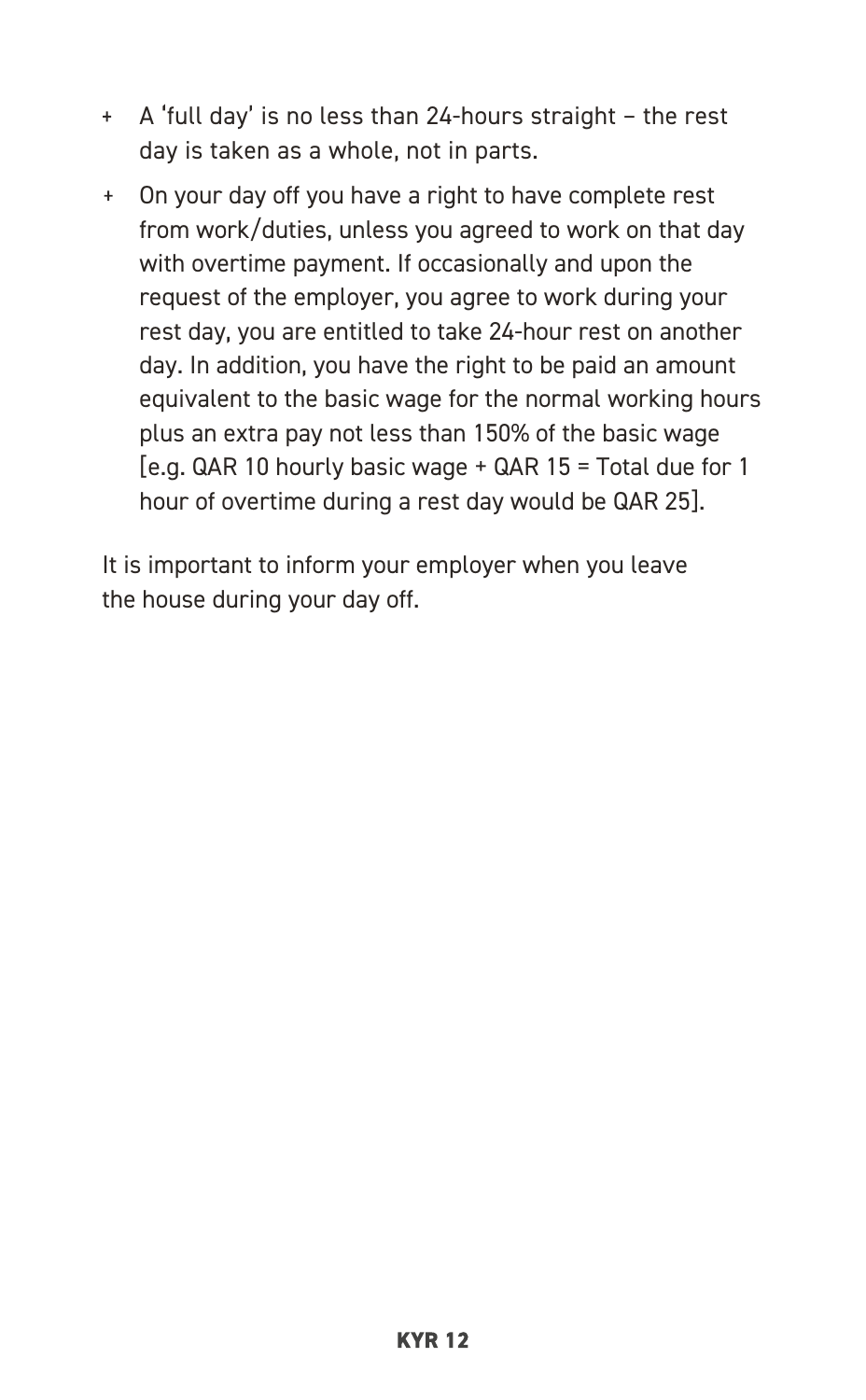**KNOW YOUR RIGHTS** 

YOUR **FINANCIAL RIGHTS**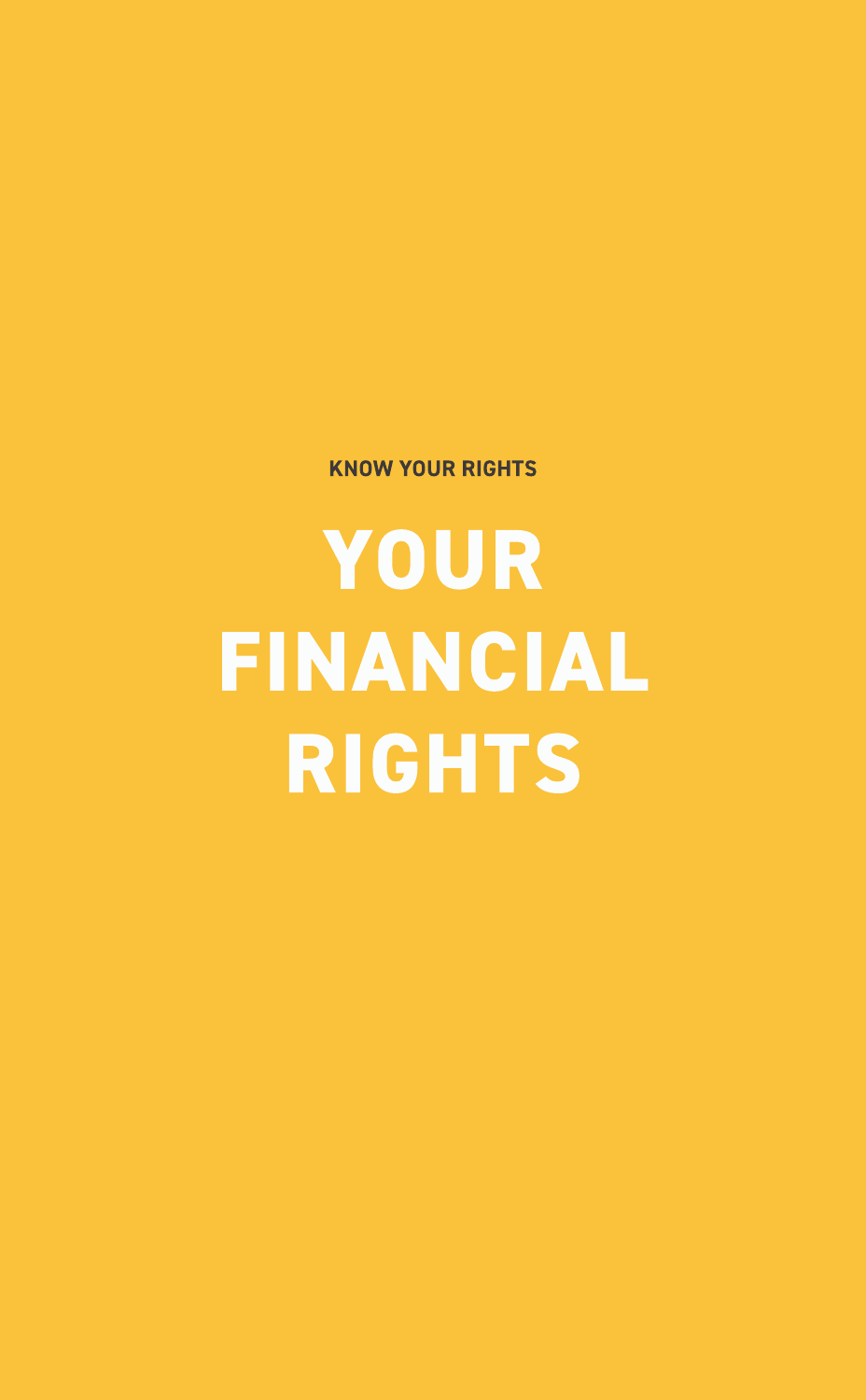## **YOUR WAGES**

#### **THE LAW**



#### SECTION 8 LAW NO 15 OF 2017

An employer shall be responsible for paying the monthly wage in Qatari Riyals agreed upon with the domestic worker at the end of the month, or at the latest on the third day of the consecutive month.

- You have a right to receive the wage you have been promised in your contract. Qatar's monthly basic minimum wage is QAR 1,000, and you should never receive less than this amount. There may also be a minimum wage agreed between your country and Qatar, and this should be written in your contract.
- You are entitled to receive your salary at the end of the month or on the agreed-on date, every month.
- Your wages should be deposited into your bank account or should be paid to you in cash. If you receive your wages in cash, a receipt should be provided to you to sign confirming your received your wages.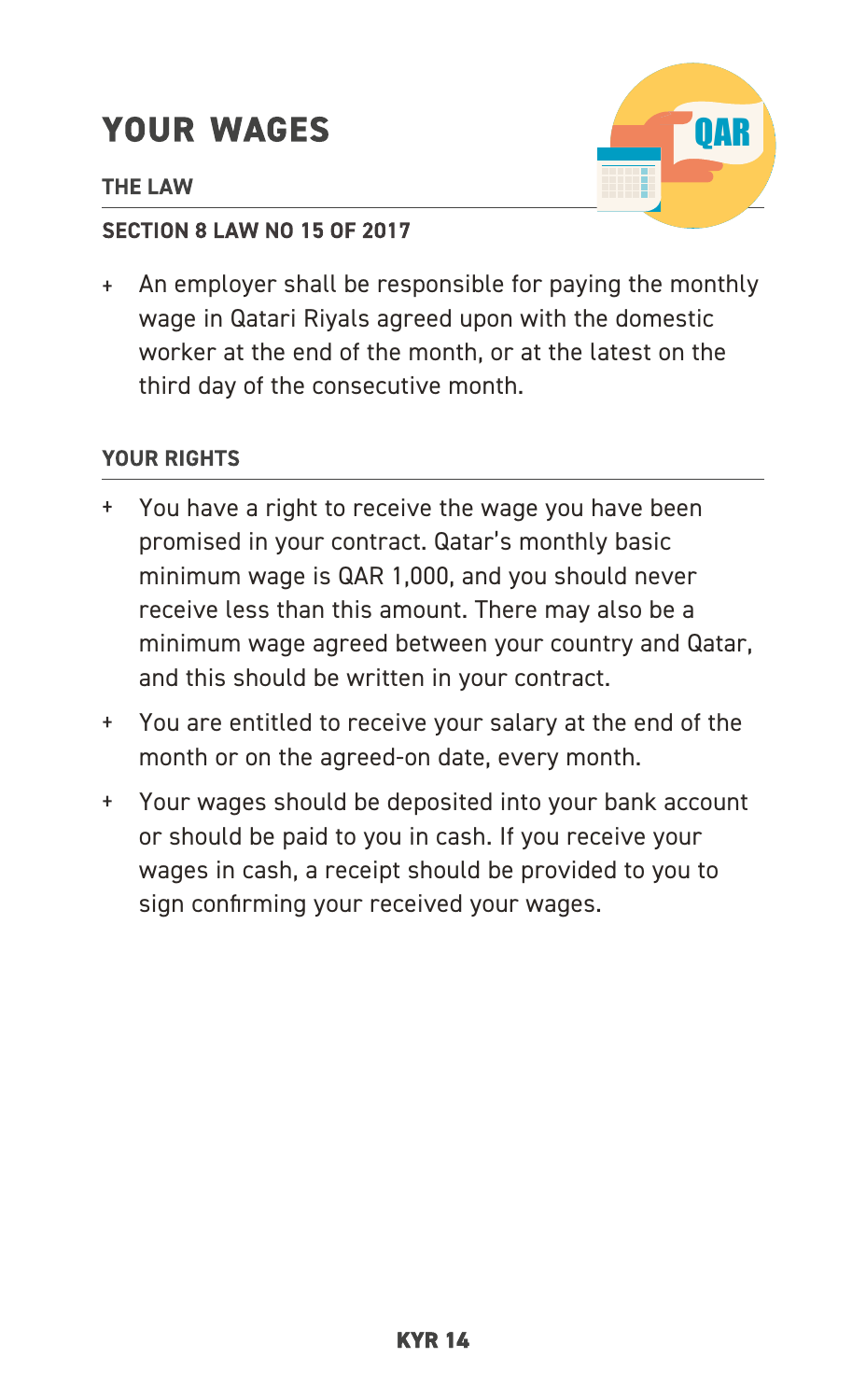## **RECRUITMENT FEES AND RELATED COSTS**

#### **THE LAW**

#### **SECTION 8 LAW NO 15 OF 2017**

An employer shall be prohibited from deducting any fees, expenses or commissions from a worker's wage in return for the procedures of recruitment from abroad.

#### **YOUR RIGHTS (THE RECRUITMENT FEE)**

The employer or the recruitment agent cannot deduct  $+$ from your monthly salary or demand payment from you for any expense related to your recruitment including recruitment fees, airfare, medical tests and visa fees.

### **YOUR AIRFARE**

#### THE LAW

#### **SECTION 14 LAW NO. 15 OF 2017**

- A domestic worker shall also be entitled, for every two years in service, to a return air ticket to his/her country of origin or place of residence to go on holiday.
- When a domestic worker is leaving Qatar upon completing the employment contract or is leaving before completing the employment contract due to the breach of the law or the employment contract by the employer, the worker is entitled to a return ticket to his/her country of origin or place of residence.



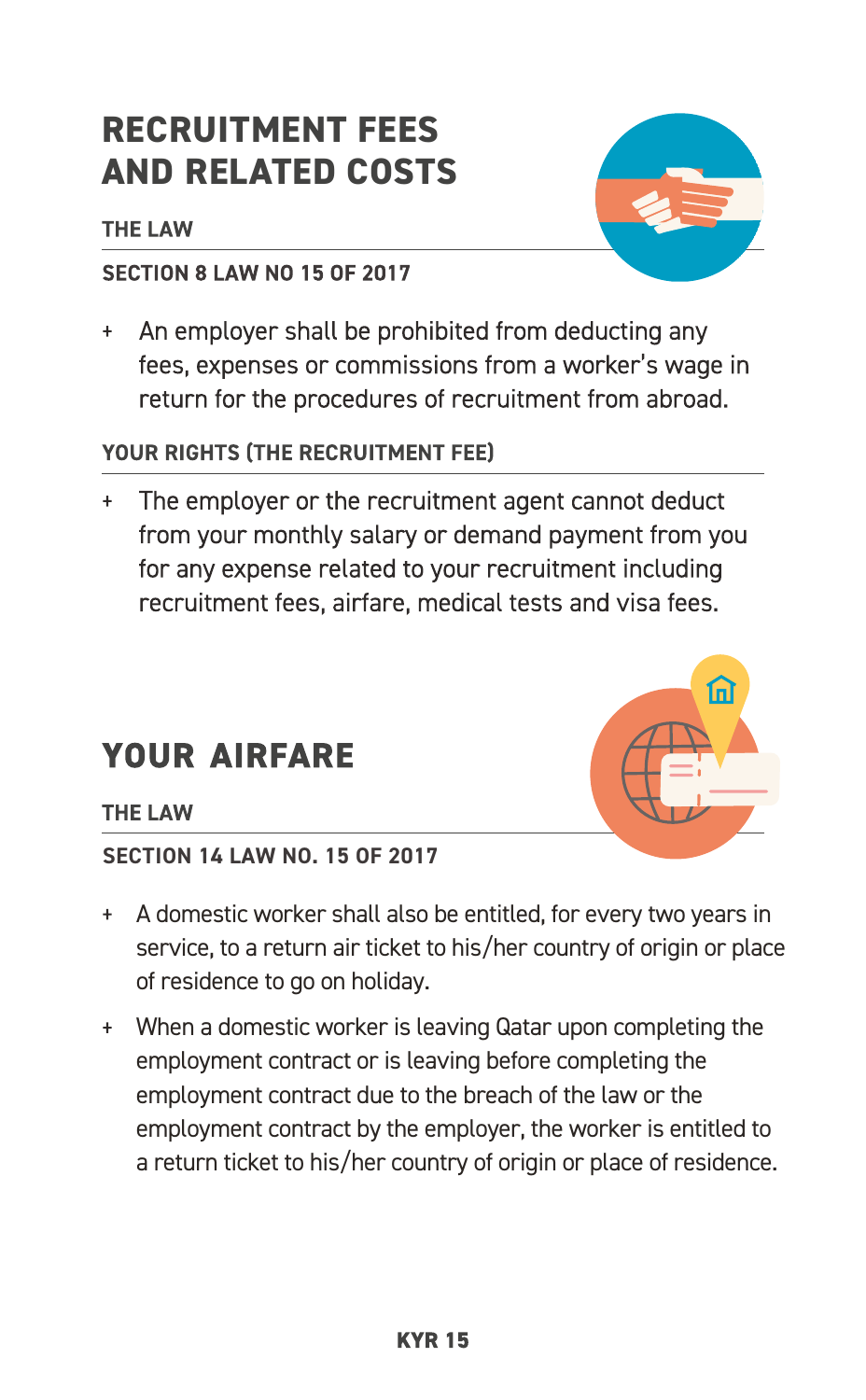#### **YOUR RIGHTS**

- You have a right to receive a return air ticket from your  $+$ employer when you complete two years of service. Your employer must pay the total cost of the air ticket, and you are not expected to pay any part of it.
- As per the standard contract for domestic workers, in case you decide to terminate the contract before its end while respecting the notice period (without any breach of the law or the employment contract by the employer), the employer has to at least cover part of the cost of your return air ticket. Your employer will pay part of the ticket in proportion to the actual time you have worked out of your contract duration.

**Example:** Your contract was valid for 2 years (or 24 months). You decided to terminate it after 18 months and go back to your country. Let's imagine the price of your ticket is 1,500 QAR. In order to calculate how much your employer will at least pay,

- Let's first divide 1,500 by 24 (the overall duration of your contract): 1,500 / 24 = 62.5
- Since you worked for 18 months, your employer will pay at least 62.5 x 18 = QAR 1,125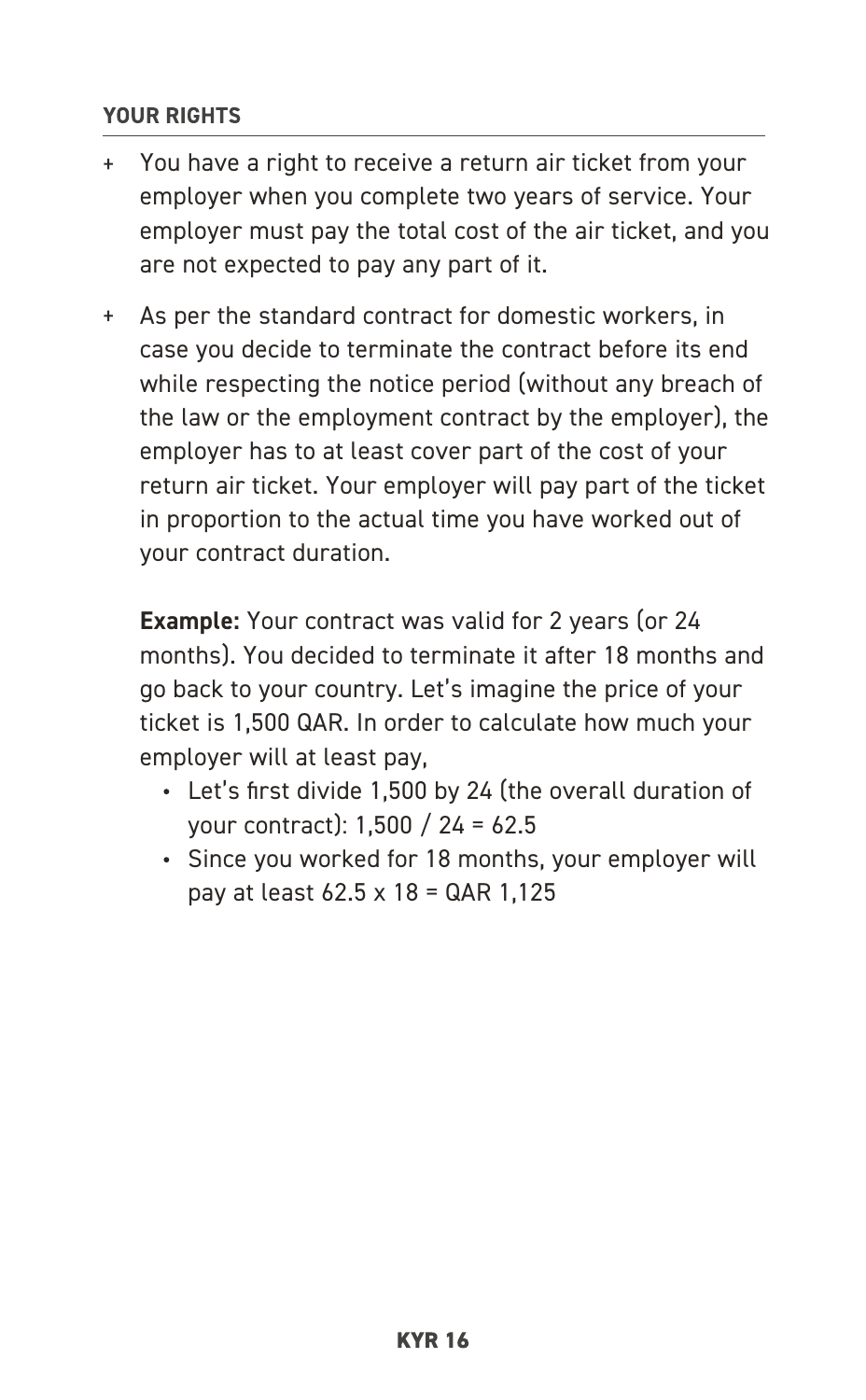## **YOUR END OF SERVICE BENEFITS**

#### **THE LAW**



#### **SECTION 15 LAW NO 15 OF 2017**

- An employer shall be responsible for paying the end of service  $+$ benefits to a domestic worker who spent at least one year in service, as of effective date of the Law on Domestic Workers i.e. 12 September 2017, in addition to any other entitlements.
- This end of service benefit shall be determined in agreement between both parties provided it shall be at least a three week wage for each year spent in service. A domestic worker shall be entitled to fractions of the year multiplied by the period spent in service.

#### YOUR RIGHTS (YOUR END OF SERVICE BENEFITS)

- If you have worked for the same employer for more than a  $+$ year, you have the right to receive an end of service benefit from your employer.
- This end of service benefit is no less than the wage due to you for three weeks and is calculated for each year you worked.

## **COMPENSATION FOR YOUR INJURY/INJURIES**

#### **THE LAW**



#### **SECTION 19 LAW NO 21 OF 2015**

+ A compensation shall be paid to a worker for any accident at work in accordance with the provisions of the abovementioned Labour Law.

#### **YOUR RIGHTS**

If you were hurt while at work, you have a right to  $+$ receive compensation for injury.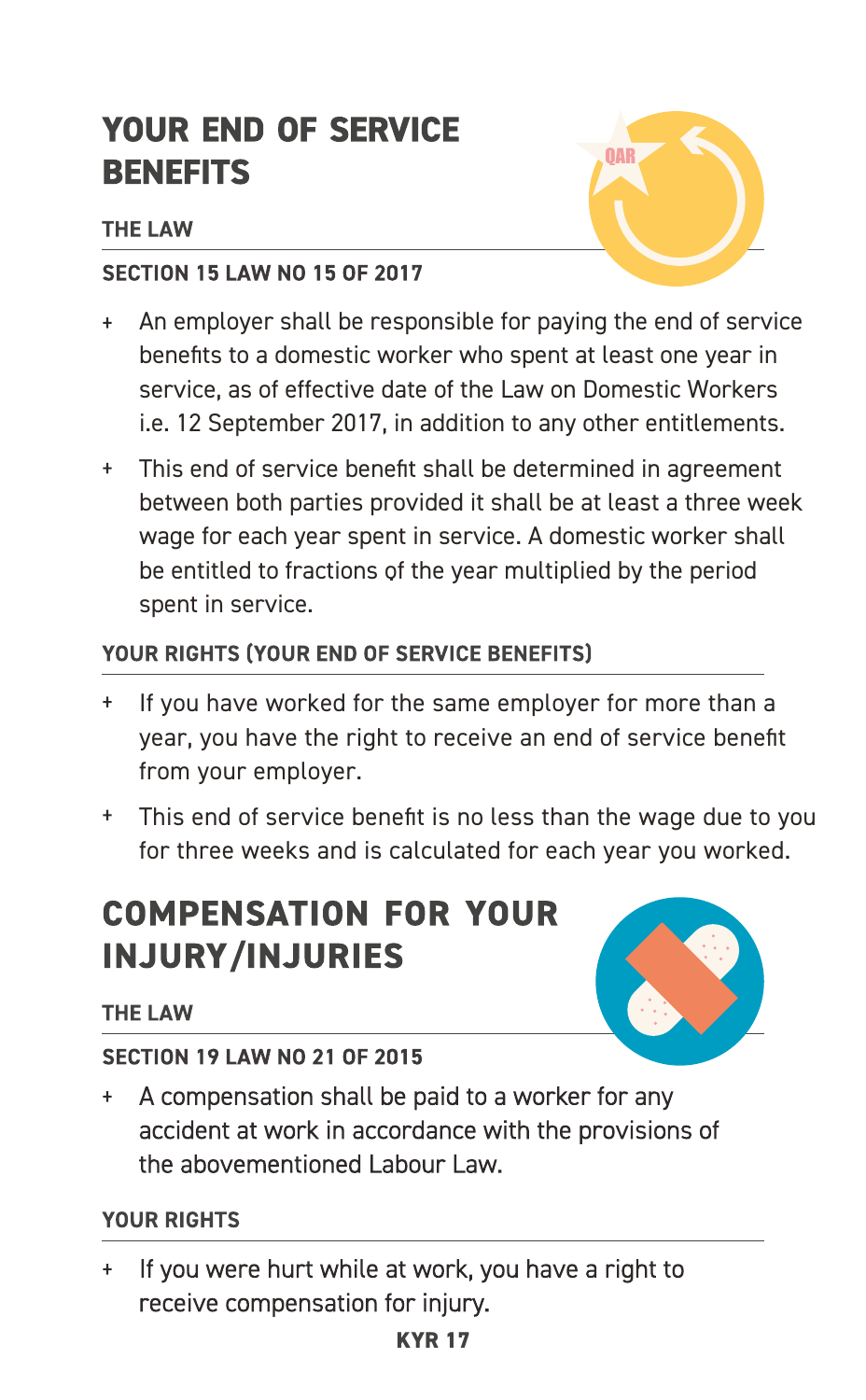## **YOUR GENERAL RIGHTS UNDER THE DOMESTIC WORKERS LAW**

**KNOW YOUR RIGHTS**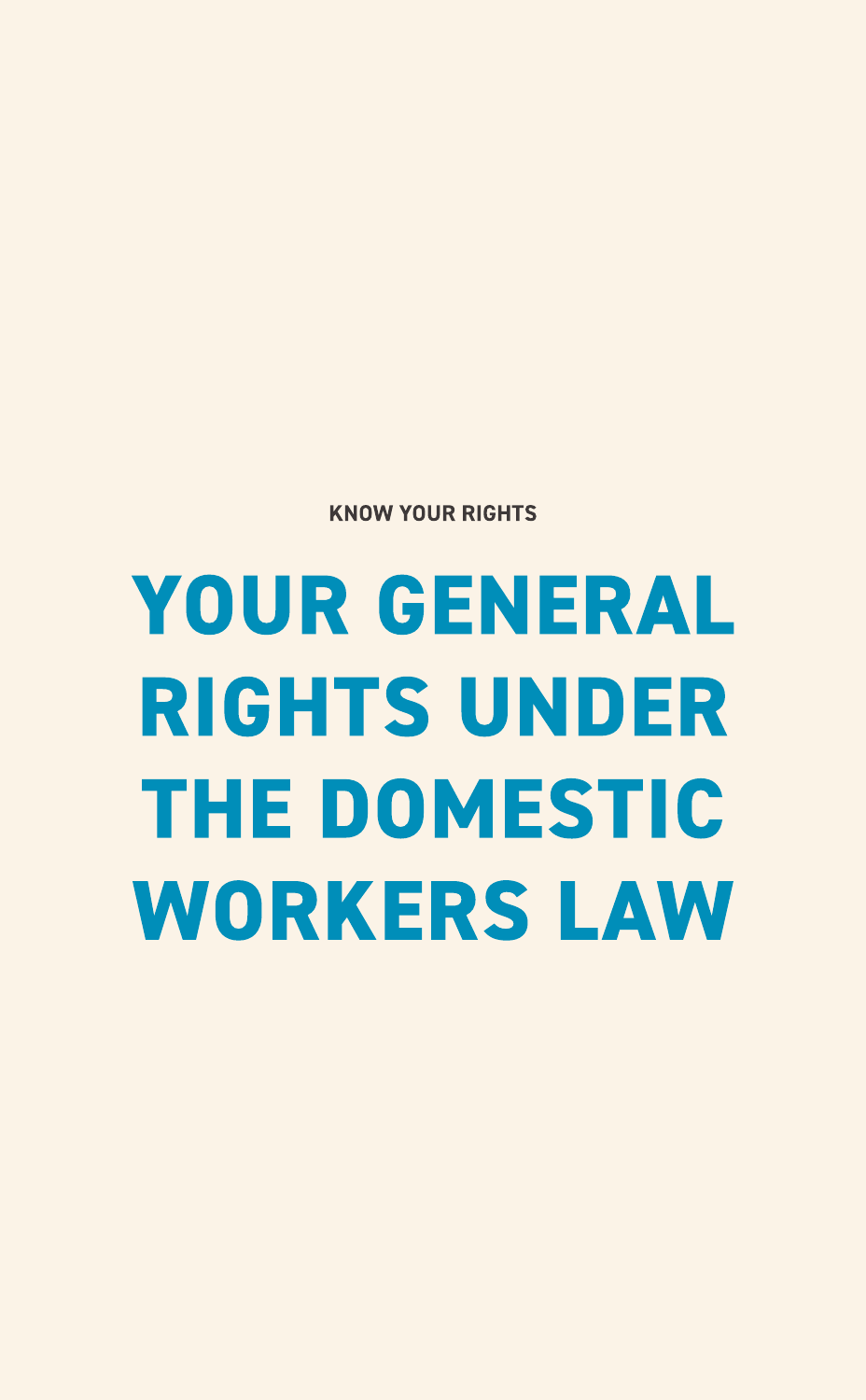## **CONTRACT OF EMPLOYMENT**

#### **THE LAW**



#### **SECTION 3 LAW NO 15 OF 2017**

A domestic worker may not be employed other than by  $\ddot{}$ virtue of a labour contract, which is written and certified by the department, in three copies.

One copy shall be handed to each party, and the third copy shall be deposited at the department. The employment contract shall be written in Arabic. A translation thereof in another language may be annexed.

The employment contract shall include provisions relating to the employment relationship between both parties. It shall include in particular the following data:

- Name of employer, nationality and place of residence. 1.
- Name of domestic worker, nationality and place of  $\overline{2}$ . residence.
- 3. Date of the contract's conclusion.
- Type and nature of work entrusted to a domestic worker. 4.
- 5. Date on which work started, and the probationary period.
- 6. The contract's duration, conditions of renewal, and end.
- Wage agreed upon, and manner and date of its payment. 7.
- 8. Any provisions or data specified in this law.

- An employer has no right to employ you except  $+$ after signing an employment contract with you. This employment contract must contain all the details necessitated by law.
- You have a right to receive a copy of the signed  $+$ employment contract. The contract will be in Arabic and English.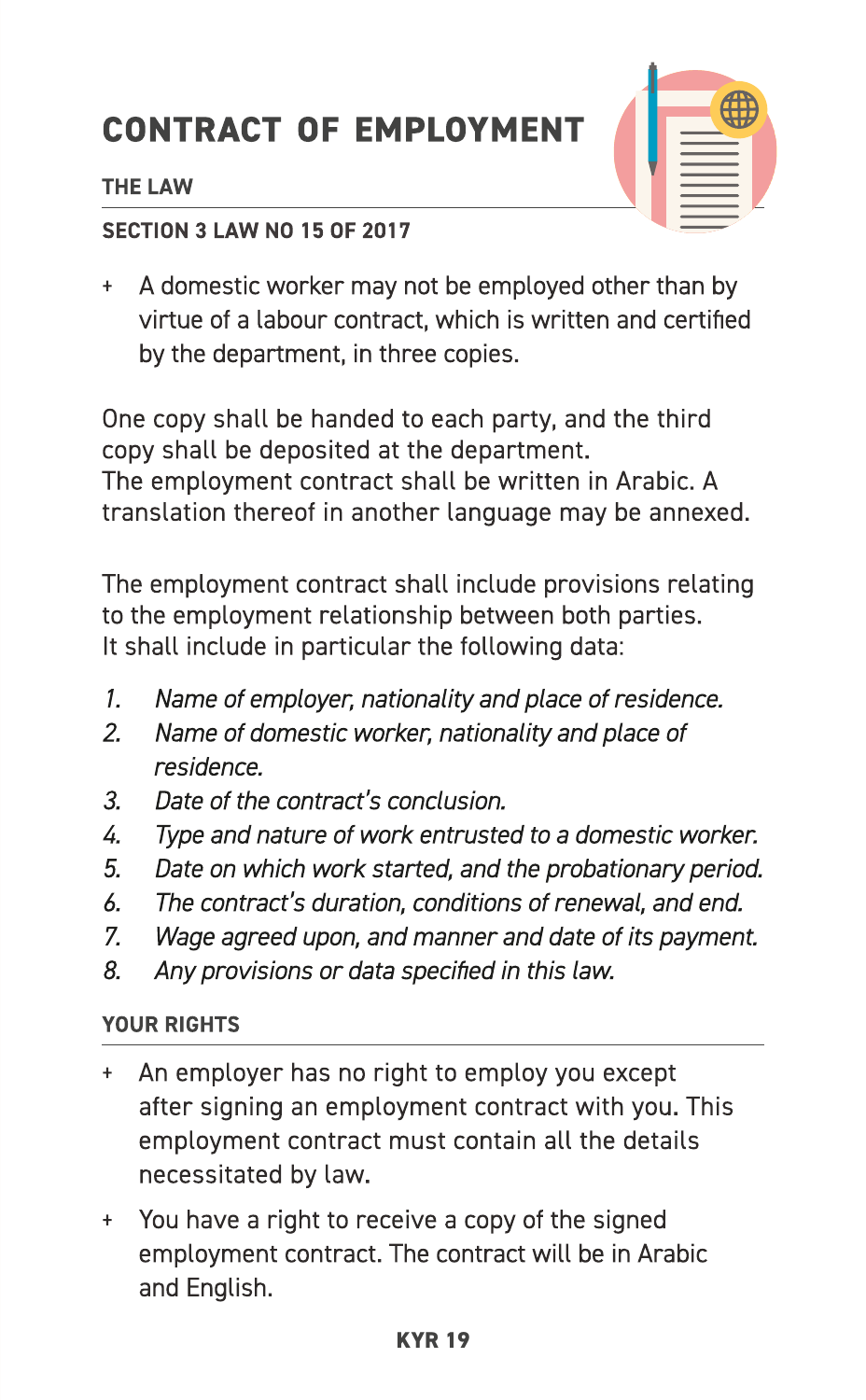## **ENDING YOUR CONTRACT**

#### **THE LAW**



#### **BEFORE END OF PROBATION PERIOD ARTICLE 1 OF LAW NO 18 OF 2020**

- $+$  If a worker wishes to change jobs during his/her probation period, he/she must give his/her current employer one month notice through the Ministry of Administrative Development, Labour and Social Affairs's (ADLSA's) electronic system. He/she must continue to work during the notice period. The new employer must compensate the current employer a portion of the recruitment fees and the air ticket, if any. The amount to be paid shall not exceed the equivalent of two months of the worker's basic wage.
- If a worker wishes to terminate the employment contract and leave Qatar, he/she must give his/her current employer a notice through the ADLSA's. He/she must continue to work during the notice period agreed with the employer. However, the notice period should not exceed 2 months.

#### **AFTER THE END OF THE PROBATION PERIOD ARTICLE 1 OF LAW NO 18 OF 2020**

- + If a worker wishes to change jobs after his/her probation period, he/she must give his/her current employer notice as specified below:
	- During the first two years of employment, the notice period shall be one month.
	- After the first two years of employment, the notice period shall be two months.
- The notice should be provided through the ADLSA's electronic system.
- The worker must continue to work with the employer during the notice period, unless otherwise agreed by both parties.
- The same rules apply for a worker wishing to terminate the employment contract to leave Qatar.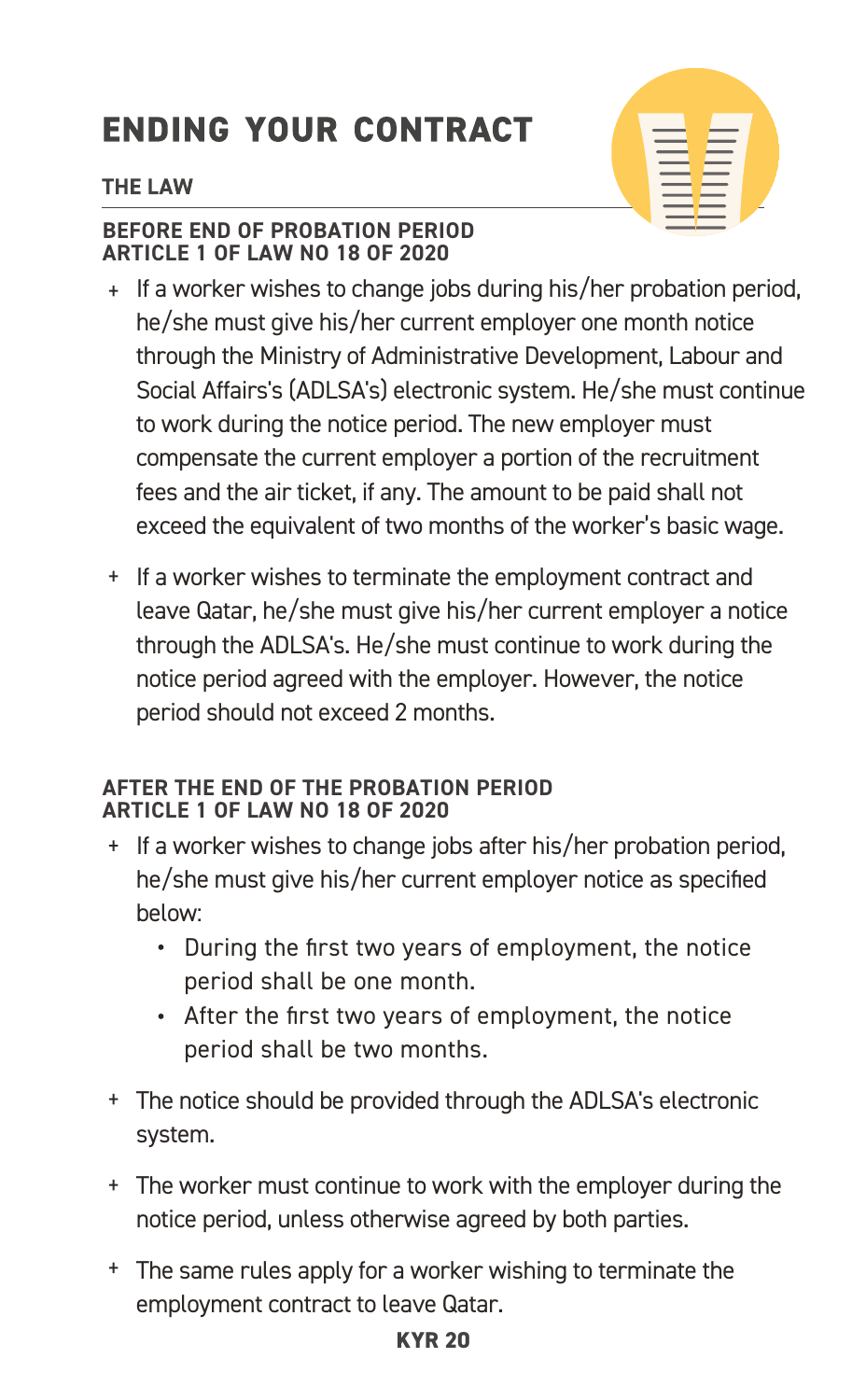#### **ANY TIME DURING THE CONTRACT PERIOD SECTION 17 LAW NO 15 OF 2017**

A worker may end the employment contract before the end of its duration while safeguarding his/her full right to the end of service benefit in any of the following cases:

- 1. If an employer has not met his/her obligations specified in the provisions of this law or in the employment contract.
- 2. If an employer, or a person mandated by him/her, has cheated at the time of concluding a contract with a worker, with respect to the terms of employment.
- 3. If an employer or a member of his/her family aggresses a worker, which harms the worker physically or his/her life.
- 4. In the event of a serious danger which threatens a worker's safety or health, provided that an employer was cognizant of the danger, and had not sought to remove it.

#### **YOUR RIGHTS**

- You have the right to end your contract before the end of the duration if you want to change jobs or if you want to leave the country.
- Workers no longer need a No Objection Certificate to change jobs in Qatar. To find out more about the process to change jobs please go to the Ministry of Administrate Development, Labour and Social Affairs's website.
- **You have the right to end your contract at any time during the contract period, without the need for any notice, in the following cases:** 
	- If your employer does not fulfill any or all the obligations under the contract.
	- If your employer or a recruitment agent cheats you in relation to the terms of the contract.
	- If your employer or his/her family members hurt you physically.
	- If there is a serious danger threatening your life or health at your workplace.

#### **KYR 21**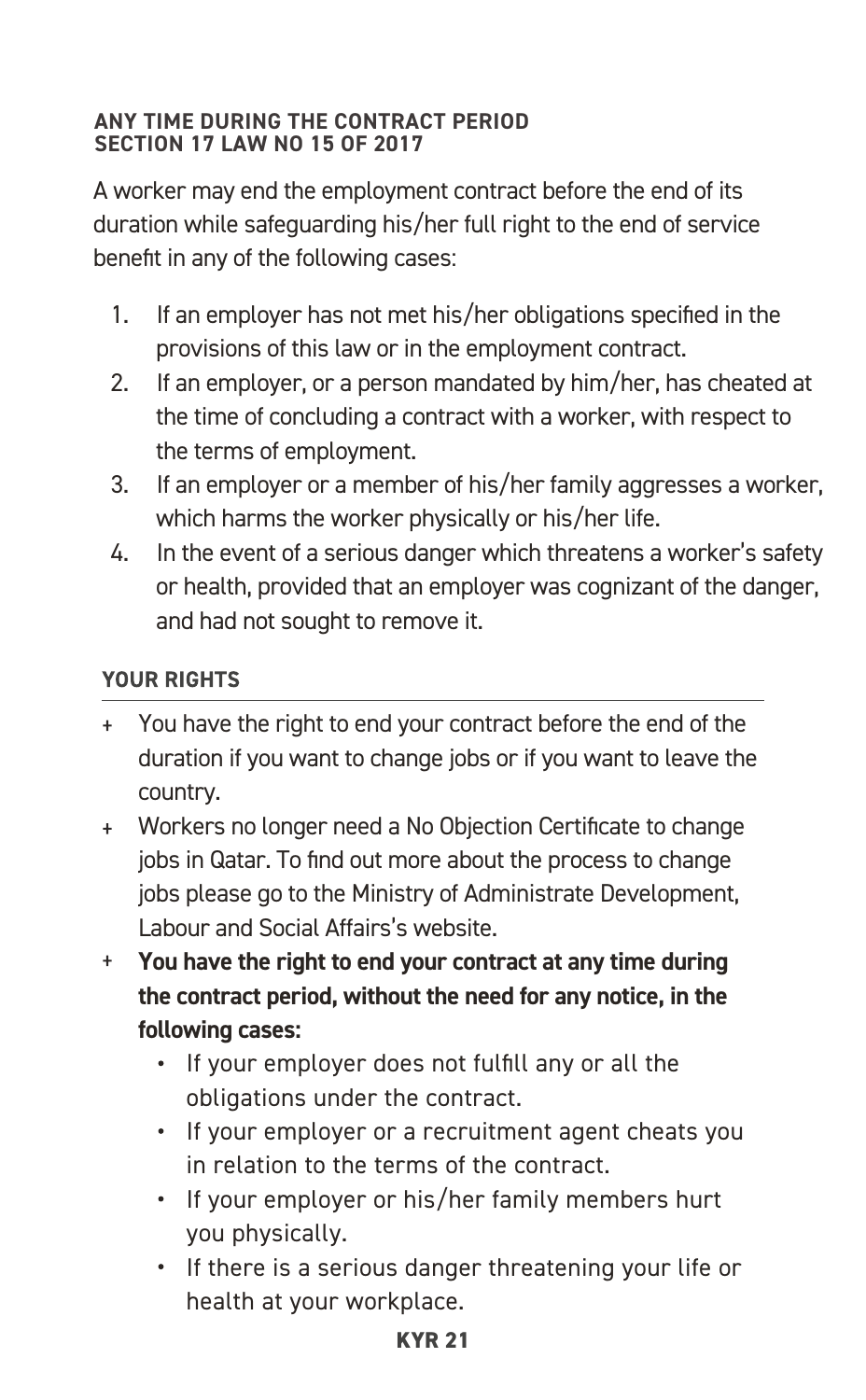- + In these situations, you have the right to end of service benefits.
- You must process to terminate the contract through ADLSA's electronic notification system. To find out more about the process please go to the Ministry of Administrate Development, Labour and Social Affairs's website.
- Workers can change jobs within 90 days following the expiry of the QID (unless the QID expired for reasons beyond the worker's control).
- Remember that your employer can also terminate the employment contract with you.

## **YOUR IDENTIFICATION DOCUMENTS**



#### THE LAW

#### **ARTICLE 8 LAW NO 21 OF 2015**

The employer shall return the passport or travel document to the expatriate worker after finalizing the permit procedure or its renewal unless the expatriate worker requests in writing that the employer keeps it with him.

- + You have a right to keep your passport and any other travel document in your possession except when your employer needs it for purposes such as filing for resident permit or passport renewal.
- *An employer who withholds a worker's travel documents by force is violating the law and is subject to a maximum fine of Qr. 25,000.*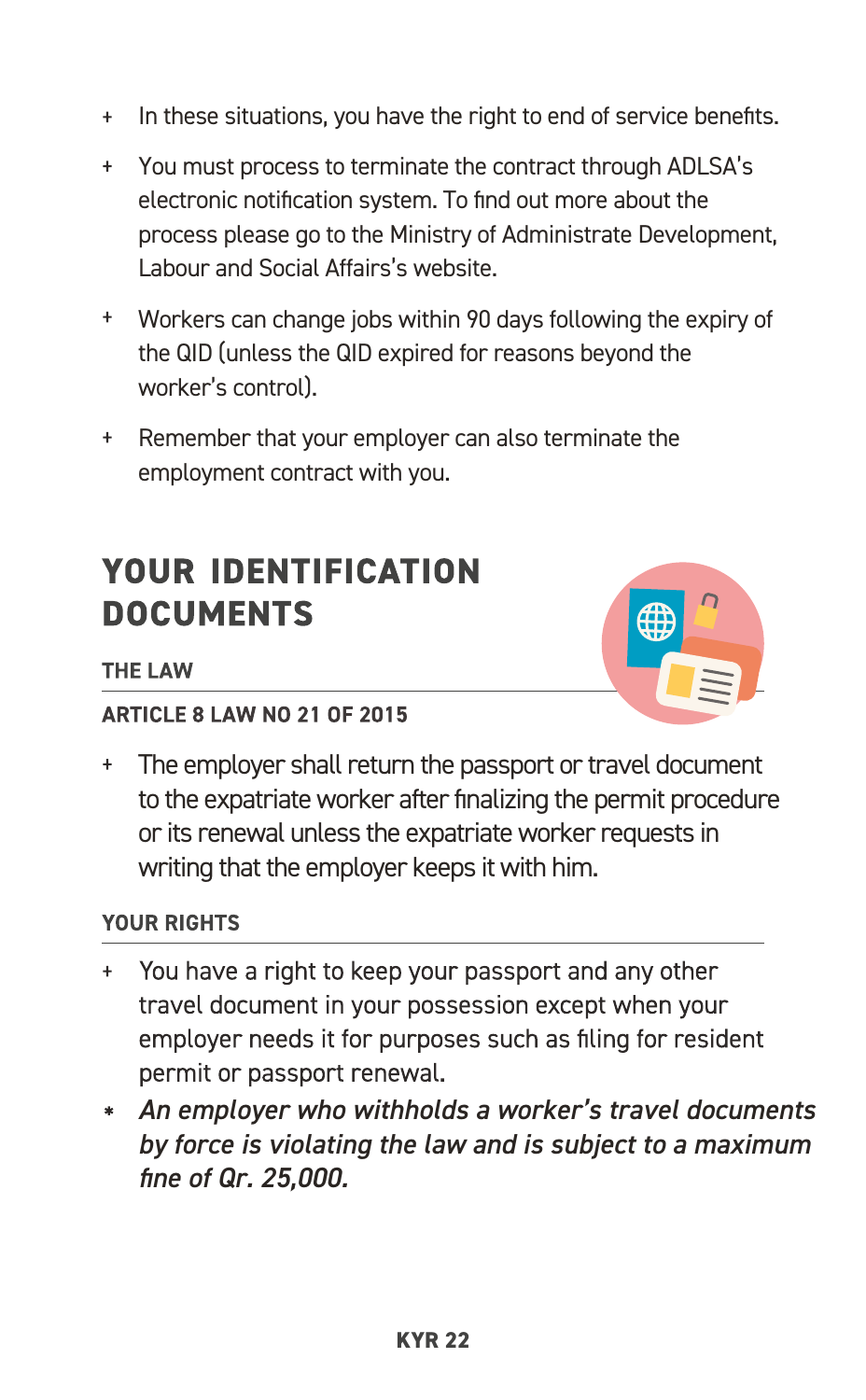## **EXITING THE STATE OF QATAR**

#### THE LAW



#### **ARTICLE 2 OF MINISTRY OF INTERIOR DECISION NO. 95 OF 2019**

Domestic workers shall have the right to leave the country temporarily, or to depart definitely from the country during the validity of their employment contract. The worker shall inform the employer of his/ her desire at least 72 hours in advance.

#### **YOUR RIGHTS**

You no longer need an exit permit to leave Qatar. You  $+$ should however, inform your employer about your plans to leave the country at least 72 hours in advance. You can do this verbally or in writing.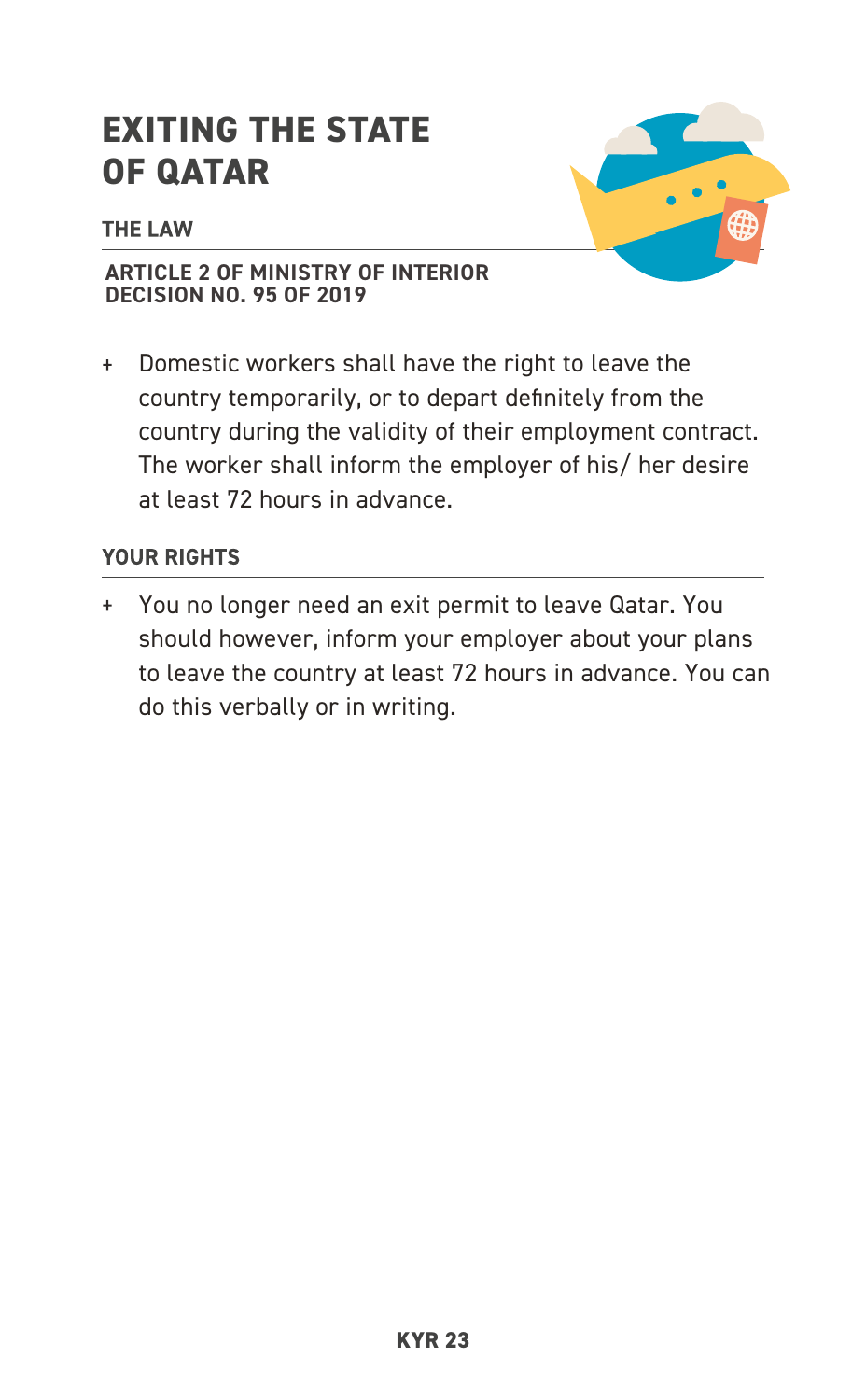**KNOW YOUR RIGHTS** 

**YOUR RIGHT TO BE FREE FROM PHYSICAL AND PSYCHOLOGICAL HARM**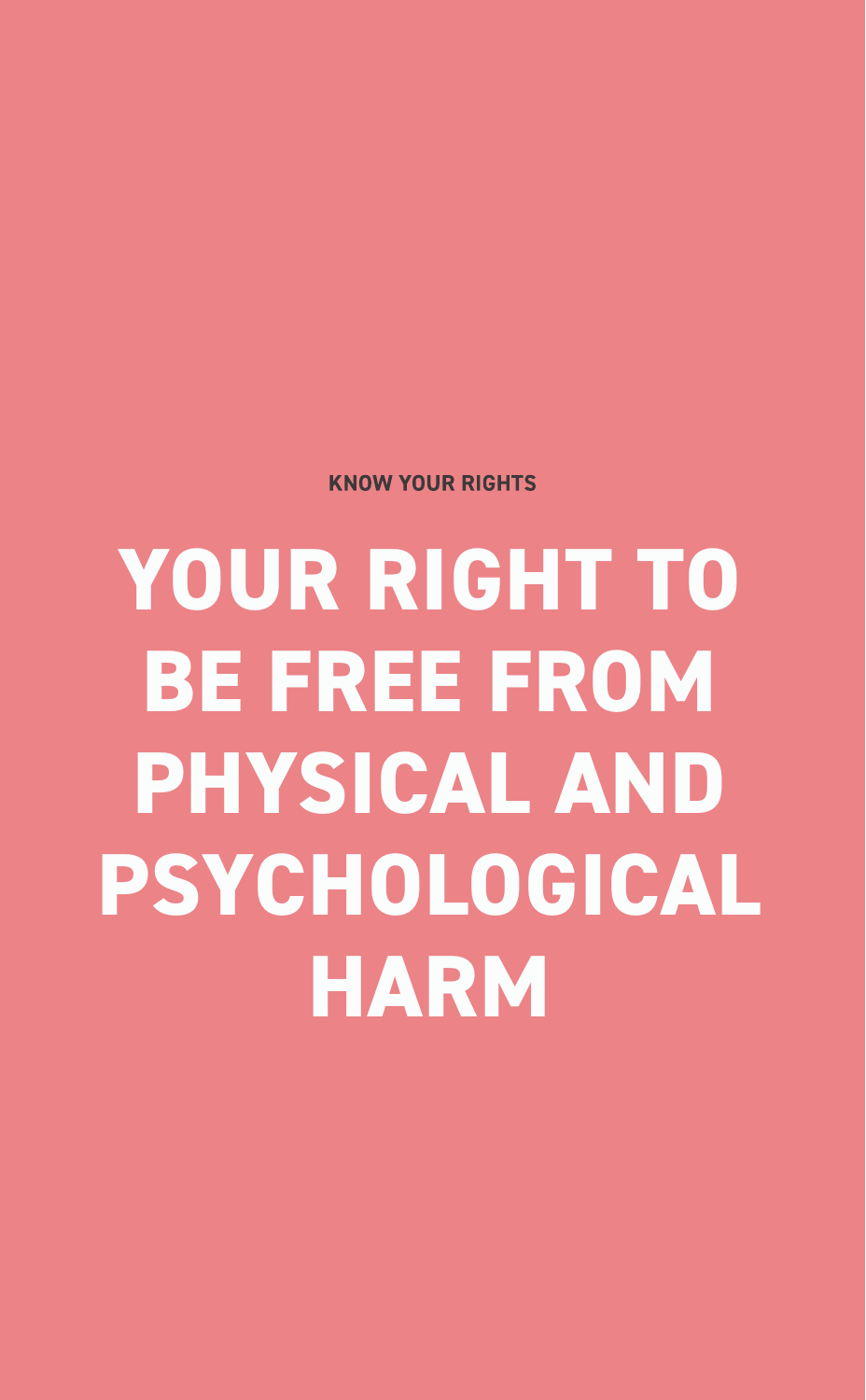## **FREEDOM FROM PHYSICAL AND PSYCHOLOGICAL HARM**

#### **THE LAW**

#### **SECTION 7 LAW NO 15 OF 2017**

The employer is responsible to:

- Treat domestic workers well, in a manner which will  $+$ safequard their dignity and wellbeing.
- Avoid exposing a domestic worker's health or life to  $\ddot{}$ danger, or harm him/her physically or morally in any manner whatsoever.

#### **YOUR RIGHTS**

You have a right to be treated with decency and respect by  $+$ the employer and members of the employer's household.

## **YOUR RIGHT TO BE FREE FROM BEING DETAINED AND TO BE FREE FROM TORTURE**

#### THE LAW

#### **ARTICLE 36, CONSTITUTION OF QATAR**

The employer shall be responsible for the following:

Personal freedom shall be quaranteed and no person  $+$ may be arrested, detained, searched, neither may his freedom of residence and mobility be restricted under the provisions of the law; and no person may be subjected to torture, or any degrading treatment; and torture shall be considered a crime punishable by law.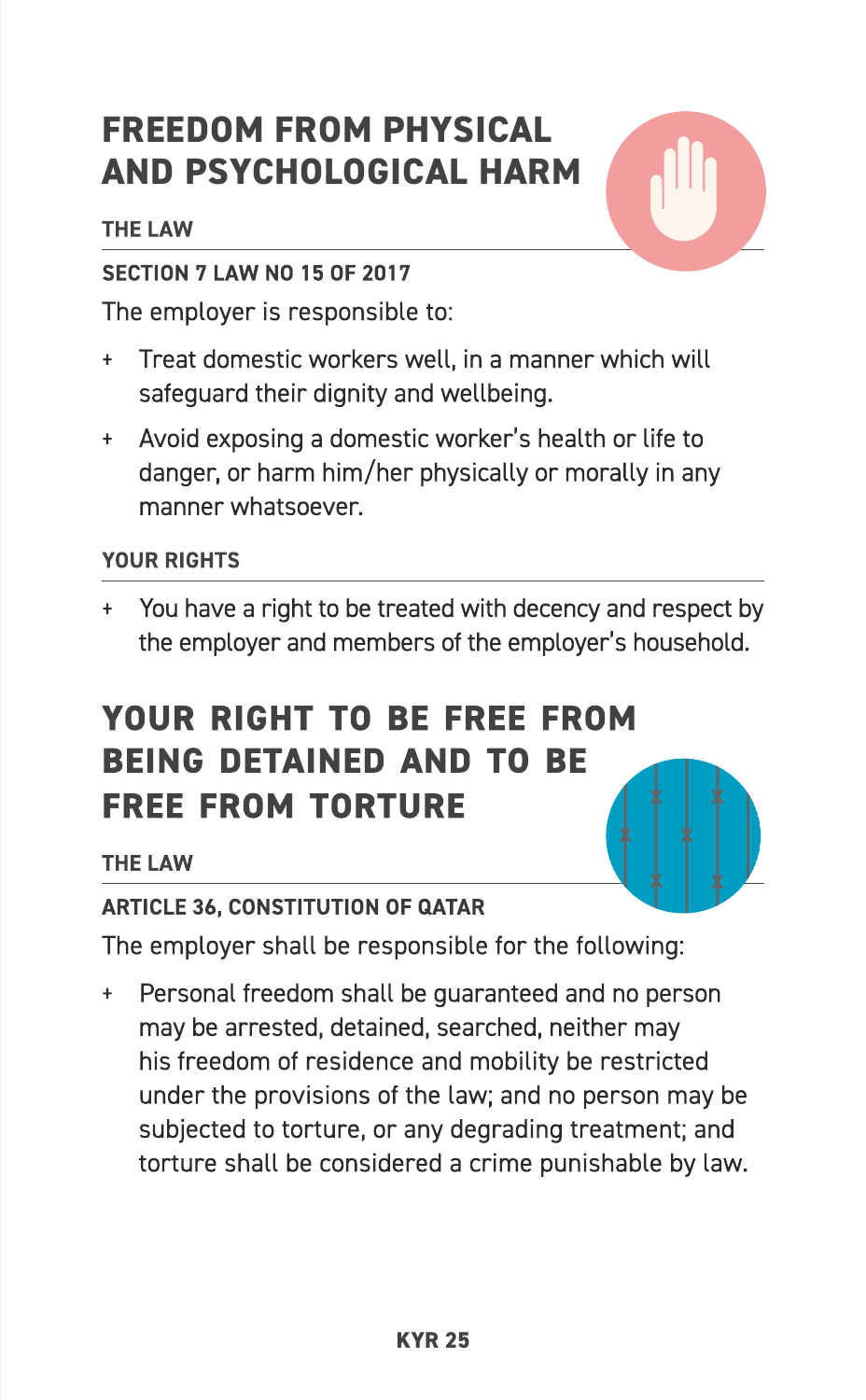#### YOUR RIGHTS (YOUR RIGHT TO BE FREE FROM BEING DETAINED AND TO BE FREE FROM TORTURE)

- + The employer has no right to confine you to his/her house forcefully.
- + The employer has no right to subject you to any inhumane treatment, such as denying you food, confining you to a space forcefully, causing you physical or sexual harm.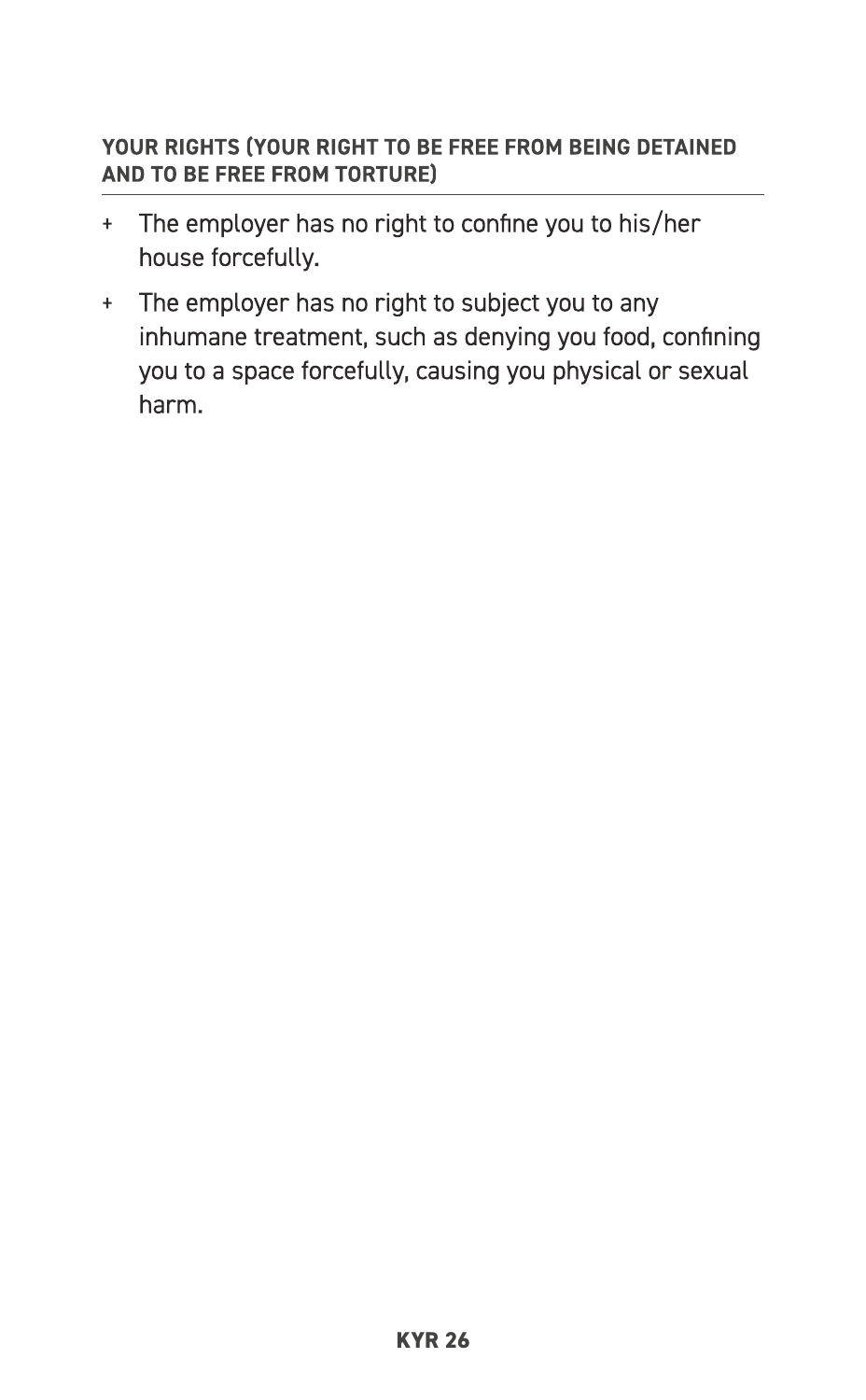**YOUR RESPONSIBILITIES UNDER THE DOMESTIC WORKERS LAW** 

**KNOW YOUR RIGHTS**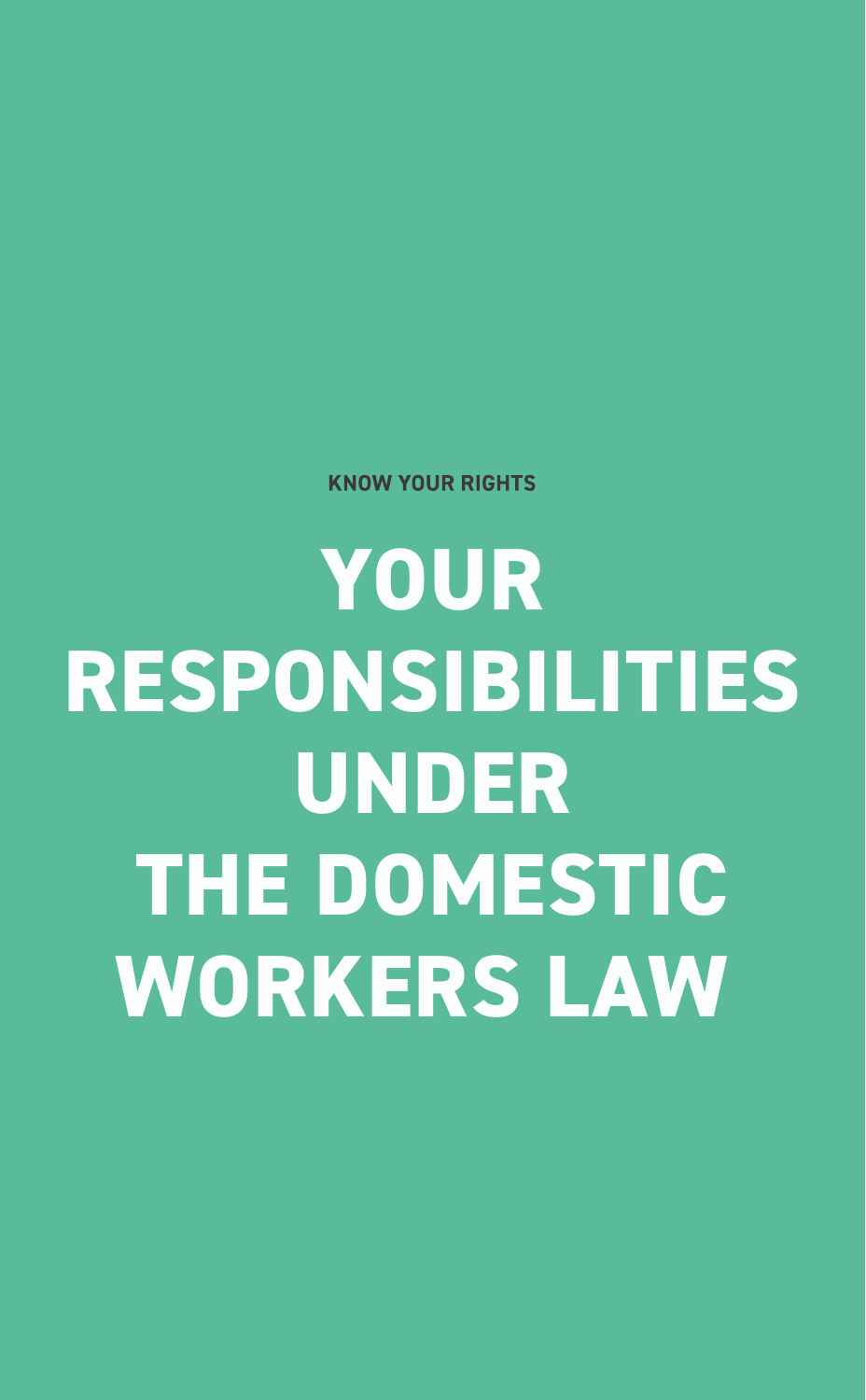## **RESPONSIBILITIES**

#### **THE LAW**

#### **SECTION 11, LAW NO 15 OF 2017**



A domestic worker shall be committed to the following:

- Respect the State of Qatar's laws, customs, traditions,  $\ddot{+}$ religious and moral values.
- Carry out the work agreed upon, and any other work  $+$ requested, accurately and honestly.
- Preserve the secrets, money and property of the employer, the employer's family members and visitors, and refrain from harming their interests.
- Follow the instructions of the employer and the employer's family members in the best manner, unless they violate the law or your employment contract, or endanger your life, or money, or the life or money of others.
- Maintain the things received to do your work, using them for their purpose, according to the nature of the use, and return them to the employer at the end of your service.
- Refrain from undertaking paid or unpaid work for others,  $+$ in violation of the law or regulations applicable in the State of Qatar.
- Treat the employer and the employer's family and the residents well and refrain from harming them, especially children and the elderly.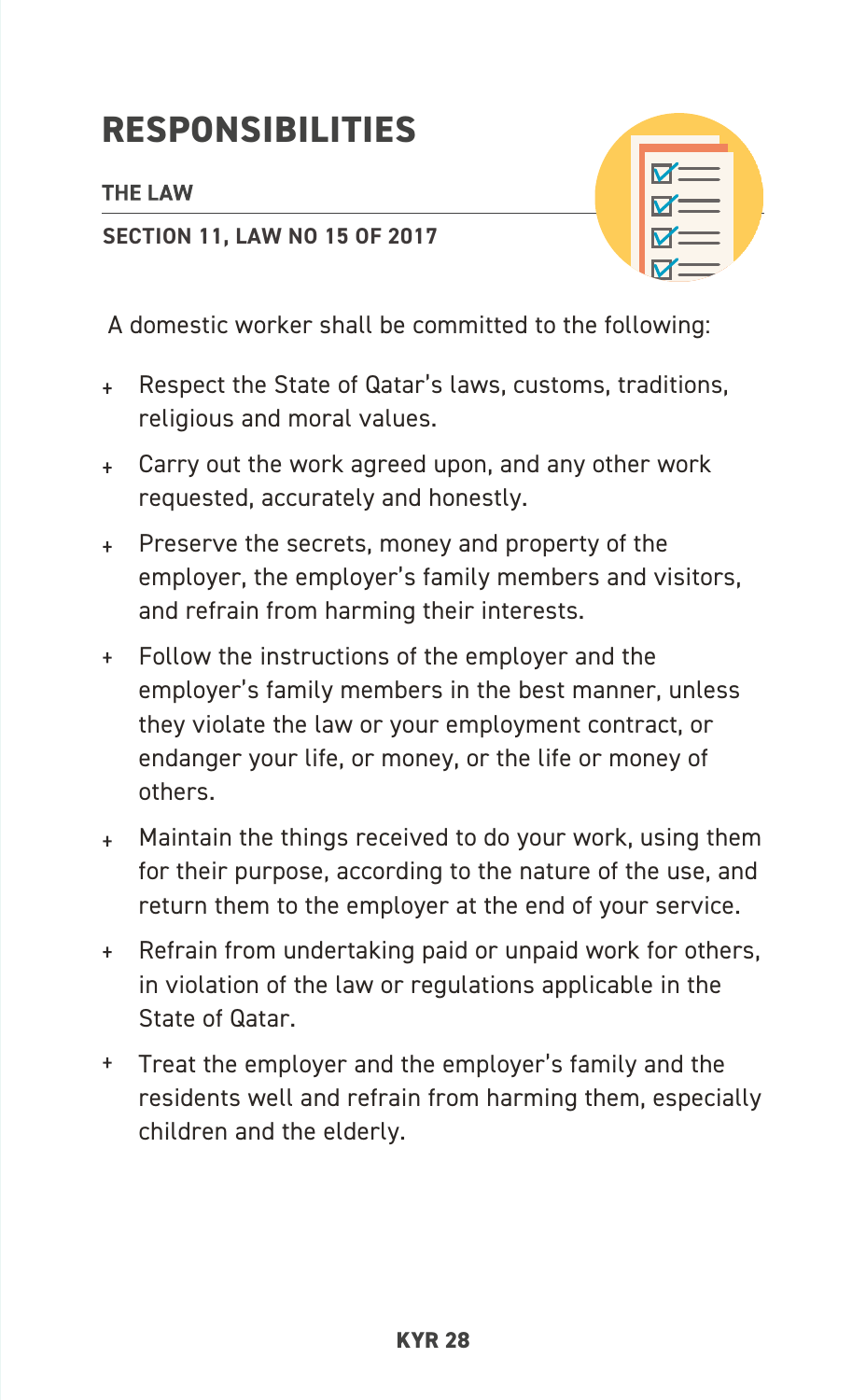If the employer is not fulfilling any or all of your rights, you can file a complaint with the Labour Relations Department of the Ministry of Administrative Development, Labour and Social Affairs.

To lodge a complaint, the Ministry has a 24-hour hotline service to receive complaints and remarks from workers on the numbers **40280661** and **16008**. Work complaints can also be sent via SMS to **92727** by entering number 5 then QID number or visa number. Work complaints can also be sent to the ministry's email: info@adlsa.gov.qa

Workers can also use the Ministry's electronic Unified Platform for Complaints and Whilstleblowers.